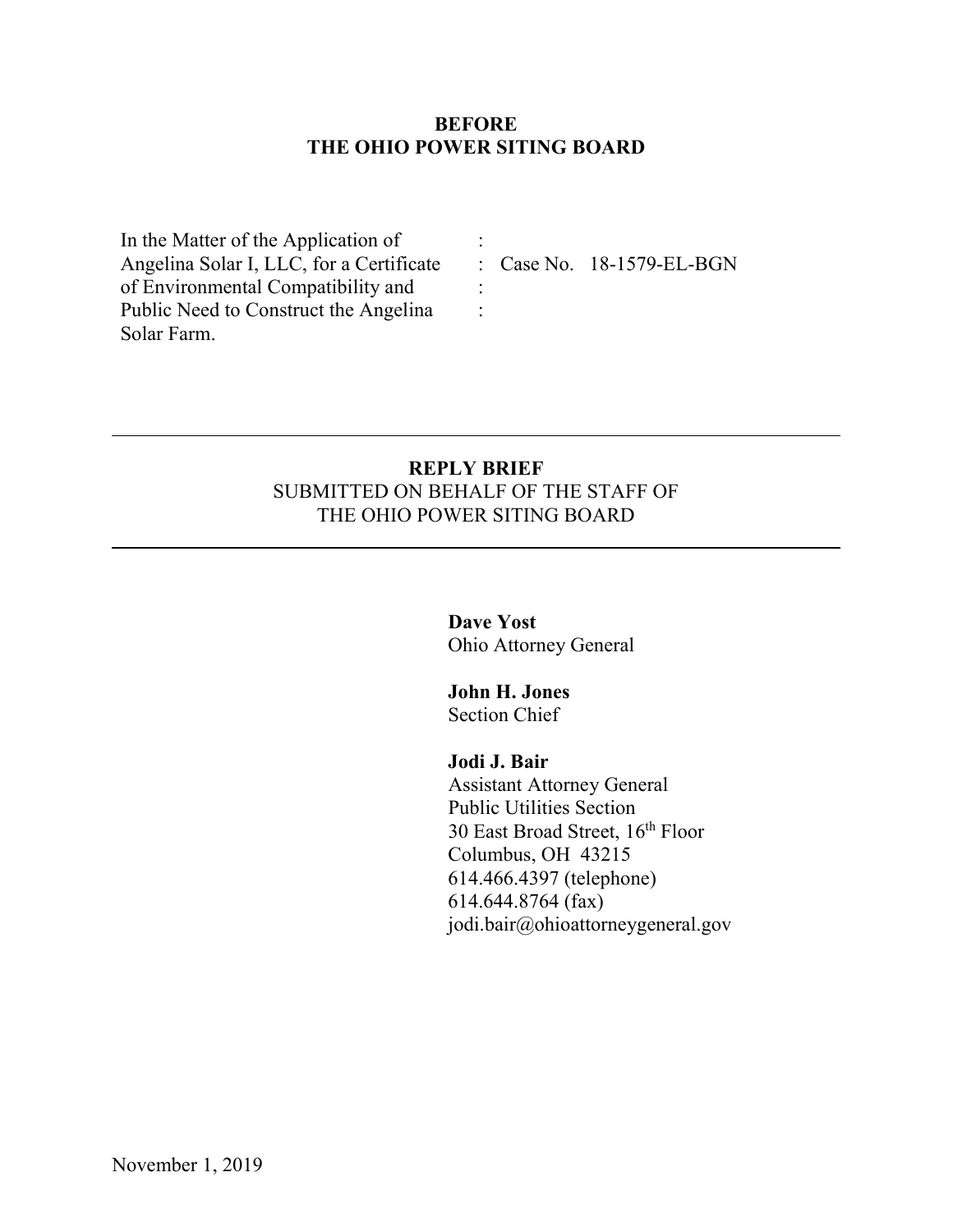# **TABLE OF CONTENTS**

# Page

| $\mathbf{I}$ . |  |
|----------------|--|
| II.            |  |
| III.           |  |
| IV.            |  |
| V.             |  |
| VI.            |  |
| VII.           |  |
| VIII.          |  |
| IX.            |  |
| $X_{\cdot}$    |  |
| XI.            |  |
| XII.           |  |
| XIII.          |  |
|                |  |
|                |  |
|                |  |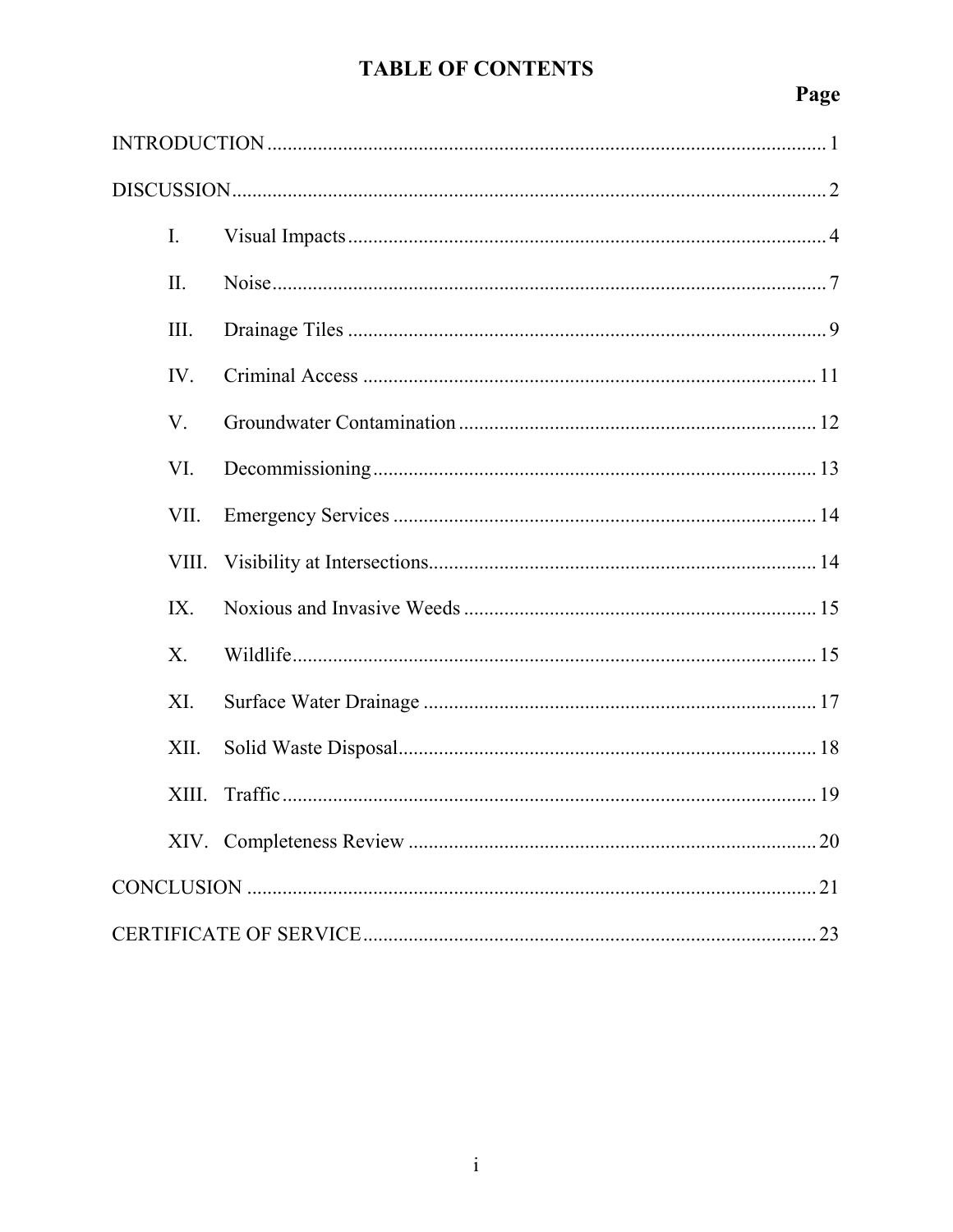#### **BEFORE THE OHIO POWER SITING BOARD**

:

: :

In the Matter of the Application of Angelina Solar I, LLC, for a Certificate of Environmental Compatibility and Public Need to Construct the Angelina Solar Farm.

: Case No. 18-1579-EL-BGN

# **REPLY BRIEF** SUBMITTED ON BEHALF OF THE STAFF OF THE OHIO POWER SITING BOARD

#### **INTRODUCTION**

<span id="page-2-0"></span>The Concerned Citizens of Preble County, LLC, and individual citizens Robert Black, Marja Brandly, Campbell Brandly Farms, LLC, Michael Irwin, Kevin and Tina Jackson, Vonderhaar Family Arc, LLC, and Vonderhaar Farms, Inc. (collectively "CCPC"), argue that this application is incomplete and fails to satisfy the necessary statutory criteria. However, the conditions contained in the Stipulation and Recommendation ("Stipulation") clearly require that the Angelina Solar I, LLC (the "Project") meet all of the necessary criteria set forth in Ohio Rev. Code 4906. The Board required its Staff to evaluate the possible impacts of the proposed project and determine whether reasonable steps have been taken to minimize such impacts. The Staff's analysis and findings are explained in the Staff Report of Investigation ("Staff Report") filed on April 15, 2019. To the extent that Staff is unable to determine that impacts will be adequately mitigated, Staff recommends conditions to be implemented in the final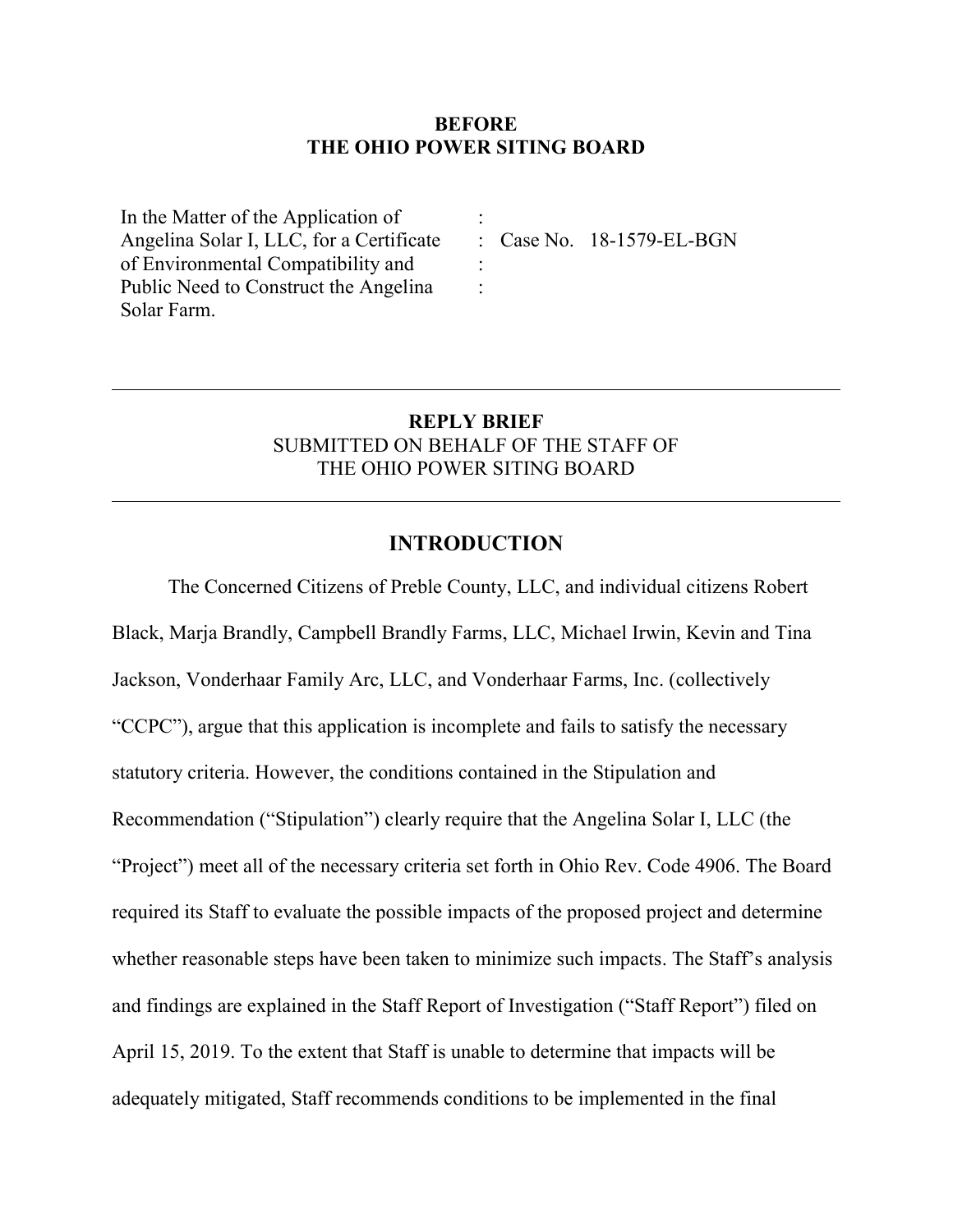planning. But the facility will not be constructed unless and until all of the conditions set forth in the Stipulation are satisfied. With a wide range of interested and knowledgeable parties, including the Applicant, the signatory parties have modified and expanded those conditions, and recommend that the Angelina Solar project be approved.

#### <span id="page-3-0"></span>**DISCUSSION**

Intervenor CCPC argues in its Initial Brief filed in this case that "[t]he most troubling aspect of this case is the scarcity of information in the Application for evaluating these threats and for identifying measures to avoid or minimize these threats."[1](#page-3-3) The "threats" referred to are exposure to unsightly views, intrusive lighting, noise, crop and livestock destruction by wildlife, loss of wildlife, noxious and invasive weeds, flooding and wet fields, drainage tile damage and other hazards.<sup>[2](#page-3-4)</sup> However, the intervenor CCPC ignores the evidentiary record in this case that addresses all of these "threats". The record created here consists of over XXX days of hearing demonstrates how each of the issues raised by CCPC is adequately addressed or not a "threat".

In addition to the "threats", intervenors argue that the Application contains so little empirical evidence on the issues that the "Board cannot make an informed judgment as to whether or not the Project represents the minimum adverse impact."<sup>[3](#page-3-1)</sup> Moreover, CCPC argues that this approach constitutes an unlawful delegation of responsibility to the Board Staff.<sup>[4](#page-3-2)</sup> Both of these arguments are wrong and should be rejected.

<span id="page-3-3"></span><sup>&</sup>lt;sup>1</sup> CCPC Brief at 2.

<span id="page-3-4"></span> $\frac{2}{3}$  *Id.* 

<span id="page-3-2"></span><span id="page-3-1"></span> $\frac{3}{4}$  CCPC Brief at 5.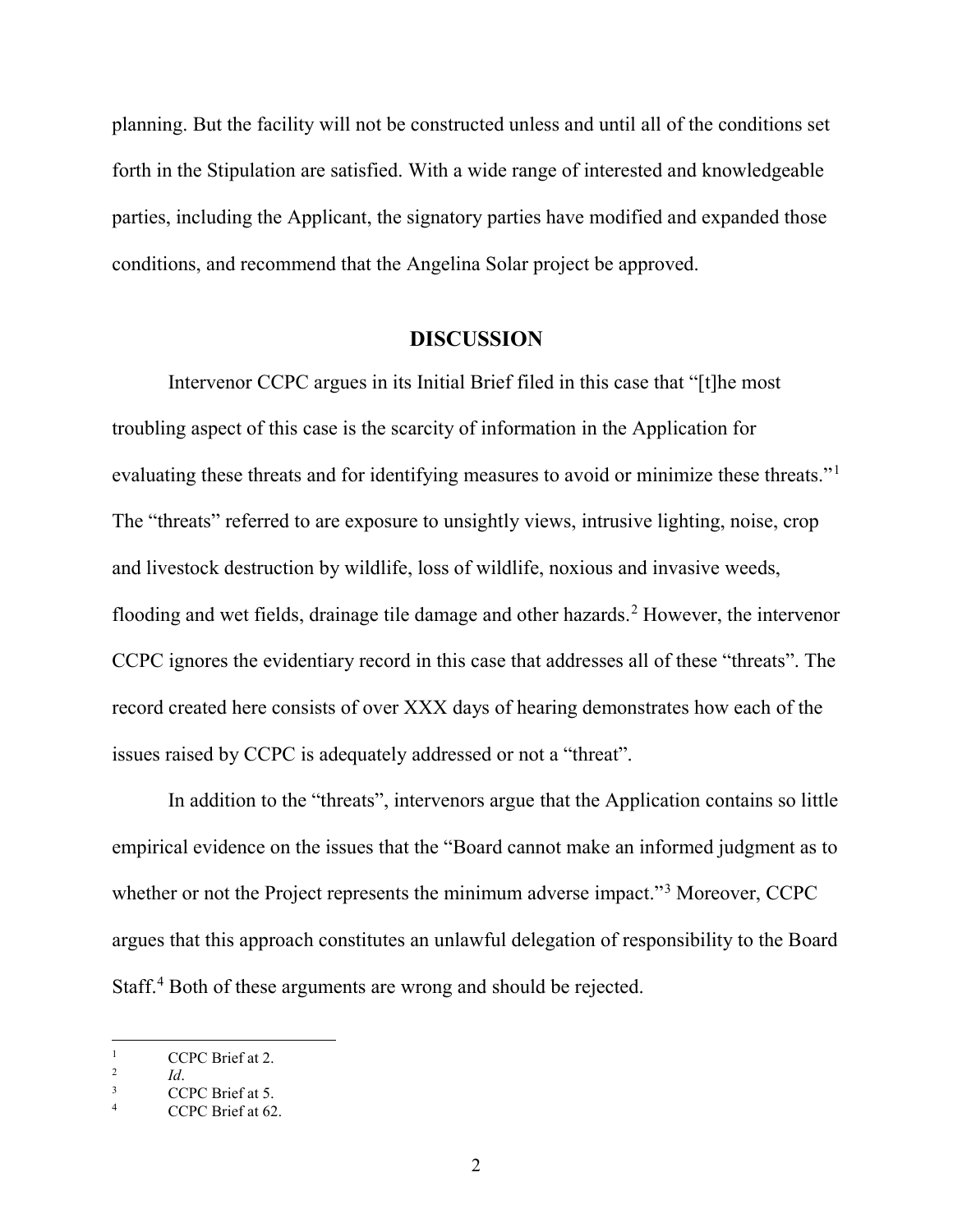The Ohio Supreme Court in *Buckeye Wind* expressly denied CCPC's claim of

unlawful delegation to Staff. In the first *Buckeye Wind* case the Court stated:

We stated in *In re Application of Am. Transm. Sys., Inc*., 125 Ohio St.3d 333, 2010-Ohio-1841, 928 N.E.2d 427, ¶ 20-21:

> R.C. Chapter 4906, the board's enabling statute, expressly allows the board to delegate many responsibilities to subordinates. \* \* \* R.C. 4906.02(C) states, "The chairman of the public utilities commission may assign or transfer duties among the commission's staff." \* \* \*

One responsibility, however, cannot be delegated: "the board's authority to grant certificates under section 4906.10 of the Revised Code shall not be exercised by any officer, employee, or body other than the board itself." R.C.  $4906.02(C)$ .

Appellants argue that the board improperly delegated its decision making authority . . . . The issues characterized as improperly deferred, however, simply require additional submissions \* \* \* to staff before the preconstruction conference.

*In re Application of Buckeye Wind, L.L.C*., 2012-Ohio-878, ¶¶13-14. Further, the Court

noted that

R.C. 4906.10(A) allows a certificate to be issued *upon such conditions as the board considers appropriate*. The statutes authorize a dynamic process that does not end with the issuance of a construction certificate. The General Assembly vested the board with authority to allow its staff to monitor \* \* \* compliance with conditions that the board has set, conditions upon which the neighbors already had the chance to be heard.

*Id.* at  $\P$ 16 (emphasis in original). The Court noted that "[s]imply because certain matters

are left for further review and possible public comment does not mean that they have

been improperly delegated to staff." *Id*. at ¶17. The Board does not improperly delegate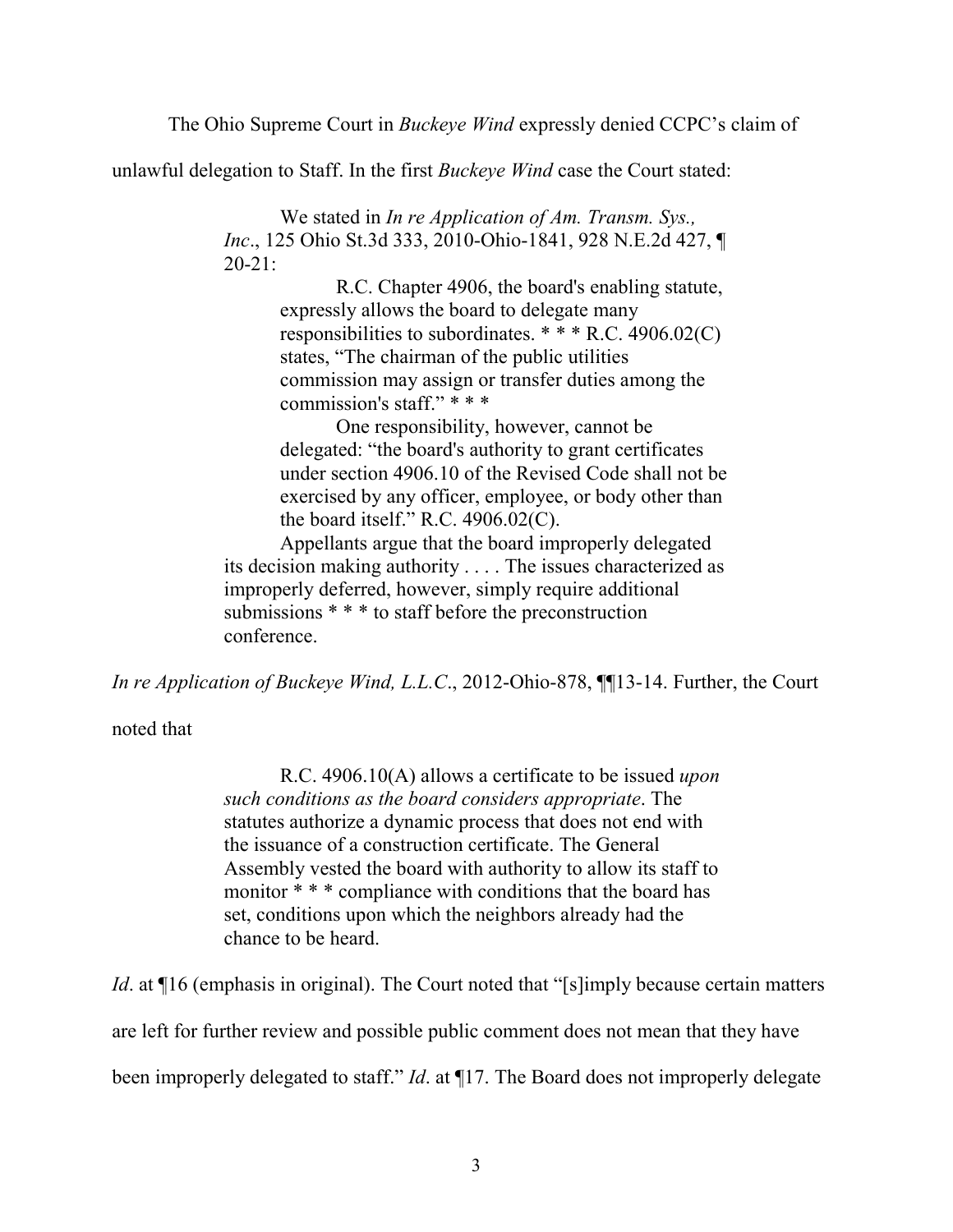its responsibility or authority when it allows for the further "fleshing out of certain conditions of the certificate" by ordering post-certificate submissions to its Staff. *Id*. at ¶18.

CCPC's entire legal argument regarding improper delegation of authority to Staff is based on the *dissenting* opinion of the *Buckeye Wind* decision.[5](#page-5-3) CCPC argues that the Board should instead adopt the reasoning of the dissenters in the *Buckeye Wind* case, claiming that the plans in this Angelina case go "well beyond the activities" that were acceptable in the *Buckeye Wind* case.[6](#page-5-2) However, the appellants in *Buckeye Wind* raised four separate propositions of law alleging improper delegation, disputing the propriety of post-certificate review of transportation routing plans, location of collection lines, a determination of blade throw potential, and the relocation of turbines. CCPC's argument that the post-certificate submissions in this case go "well beyond" those in *Buckeye Wind* is disingenuous. The same arguments, including the alleged lack of meaning public participation, have all been raised to the Court before and were properly rejected. The Board should reject them here as well.

# <span id="page-5-0"></span>**I. Visual Impacts**

CCPC complains that the Application fails to provide the information about the Projects' visual impacts and mitigation measures required by Ohio Adm.Code 4906-  $08(D)(4)$ .<sup>[7](#page-5-1)</sup> This rule requires a photograph or artist's sketch of the proposed facility and a

<span id="page-5-3"></span><sup>5</sup> *See* CCPC Brief's reliance on the dissent in the *Buckeye Wind* decision at 62 - 64.

<span id="page-5-2"></span> $\frac{6}{7}$  CCPC Brief at 65.

<span id="page-5-1"></span>CCPC Brief at 5.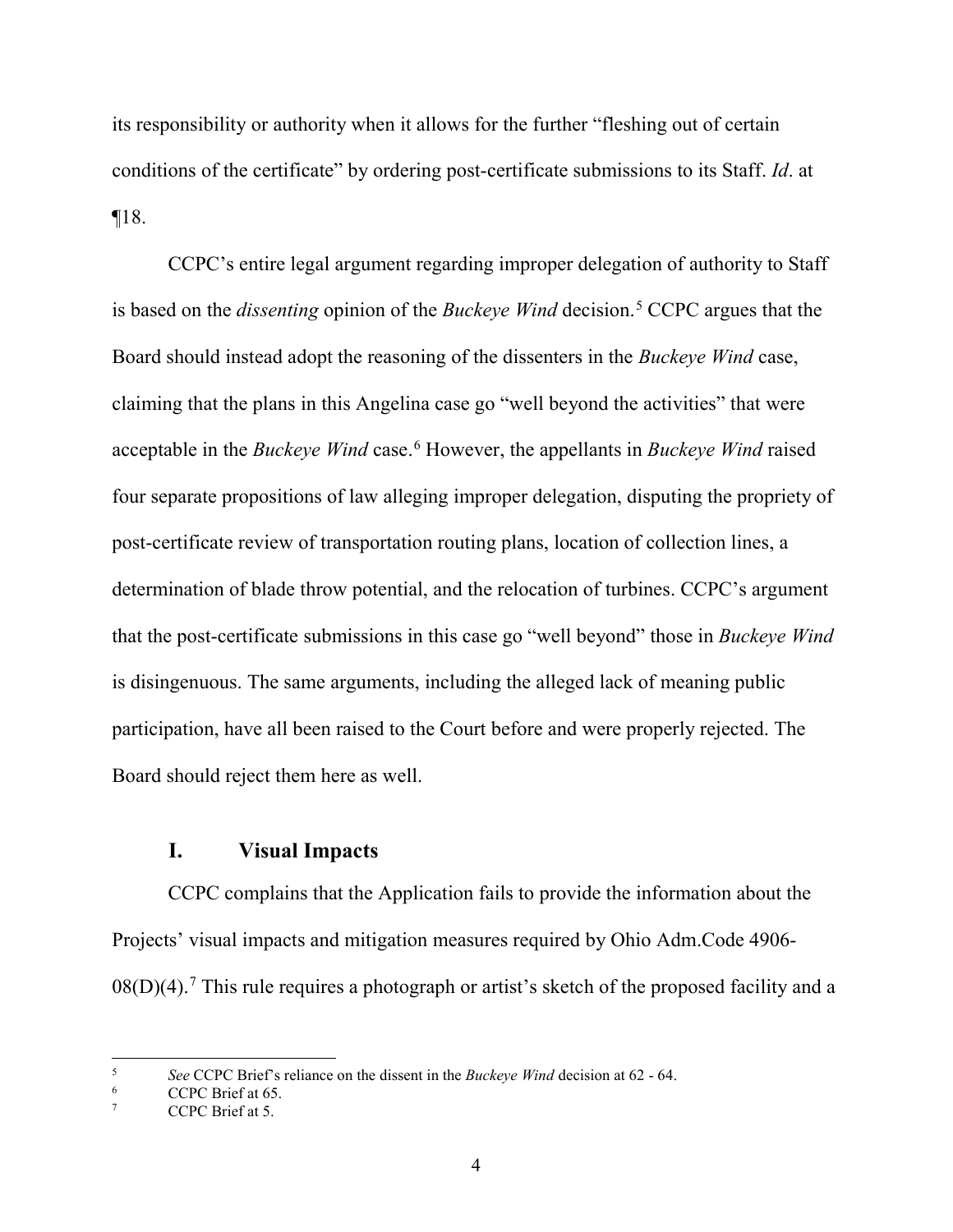description of measures that will be taken to minimize visual impacts created by the facility. The Application contains very detailed depictions of the facility.<sup>[8](#page-6-2)</sup> And there is an extensive plan contained in Exhibit I to the Application entitled Visual Resource Assessment. This plan is 84 pages long and goes into details regarding the existing visual character, land use setting, landscape character, visually sensitive resources among other visual issues. The assessment also provided a viewshed analysis and provides filed verification results and a visual simulation. Further, Applicant witness Robinson testified that the visibility of solar panels drops off drastically with distance.<sup>[9](#page-6-1)</sup> The Staff Report also discussed the assessment and recommends that "[p]lanting should be selected in consultation with the Ohio Pollinator Habitat Initiative. These features would enhance the visual appeal of the project, enrich local wildlife habitat, and benefit the local farming community."[10](#page-6-0)Angelina provided witnesses to support these analyses at the hearing and they were subject to cross-examination by all parties to the case. The requirement complained of regarding the visual impacts of the proposed Project were well-covered by the Applicant, have been reviewed by Board Staff, and are a part of the evidentiary record. Moreover, other signatory parties to the Stipulation found the Applications and conditions in the Stipulation to be satisfactory as to the Project's visual impacts.

CCPC complains that the Application describes mitigation efforts that *could* be undertaken to mitigate the visual impacts, rather than committing to efforts that *will* be

<span id="page-6-2"></span><sup>8</sup> Application, Ex. I

<span id="page-6-1"></span> $\frac{9}{10}$  Tr. II at 186.

<span id="page-6-0"></span>Staff Ex. 1, Staff Report at 19.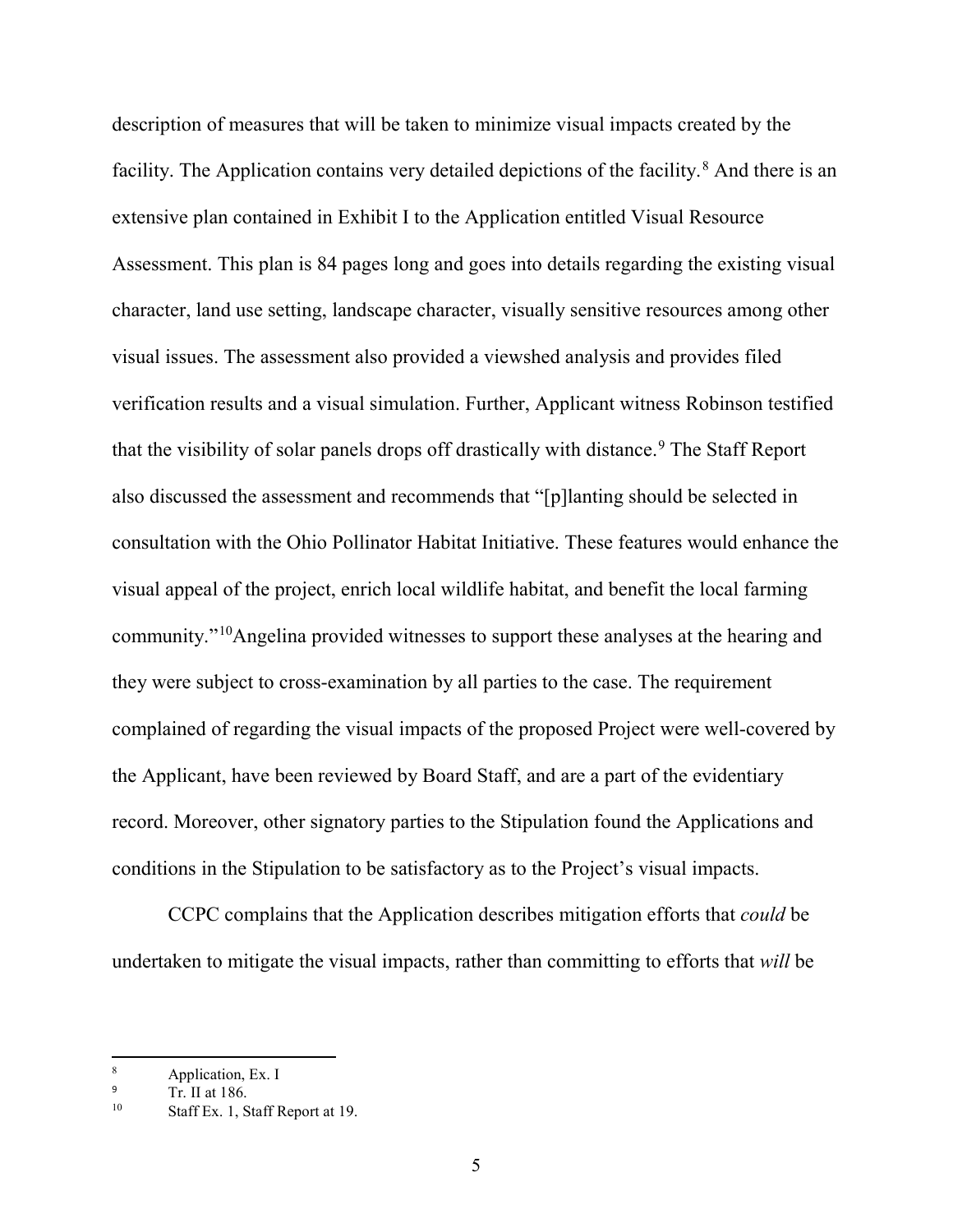undertaken.<sup>[11](#page-7-3)</sup> What the rule requires is that the Application describe measures that will be taken. It is not necessary that the Applicant list the specific type of pollinator habitat<sup>12</sup>, for example, that will be selected.

The Applicant described the measures it would take. It committed to develop a landscaping plan. That plan will include a variety of options, including those articulated that would be dependent on "specific issues" to be addressed. A fully developed plan is simply not practical until a project plan is finalized. Additionally, staff made concrete recommendations such as the landscape and lighting plan shall address aesthetic and lighting impacts where adjacent non-participating parcel contains a residence with a direct line of sight to the Project.<sup>[13](#page-7-2)</sup> The landscape must include opaque fencing and vegetative screening. [14](#page-7-0)

CCPC states in its brief that 'neither the Application nor the Stipulation require Angelina to completely screen the neighbors' houses from the intrusive views of solar panels and fences."<sup>[15](#page-7-1)</sup> The neighbors are not, at the present time, blocked from seeing one another's' properties and the commercial farming that occurs. Nor do the Board's rules require a complete visual blocking of the Project. The rules require that measures be taken to minimize, not eliminate, visual impacts, and that such measures include visual, but not necessarily vegetative, screening. Both the Application and Condition 11

<span id="page-7-3"></span> $11$  $11 \text{ CCPC Brief at 9.}$ 

<span id="page-7-4"></span><sup>12</sup> CCPC's reference to Condition 18's discussion of the implementation and maintenance of pollinatorfriendly plantings as "inadequate to provide for meaningful mitigation" completely misreads the Stipulation and Recommendation. Condition 11, not 18, relates to visual impact mitigation. Condition 18 relates to vegetation management within the project area in general.<br> $13$  Staff Penert at  $34$ .

<span id="page-7-2"></span><sup>&</sup>lt;sup>13</sup> Staff Report at 34.

<span id="page-7-1"></span><span id="page-7-0"></span> $\frac{14}{15}$  *Id.* 

CCPC Brief at 10.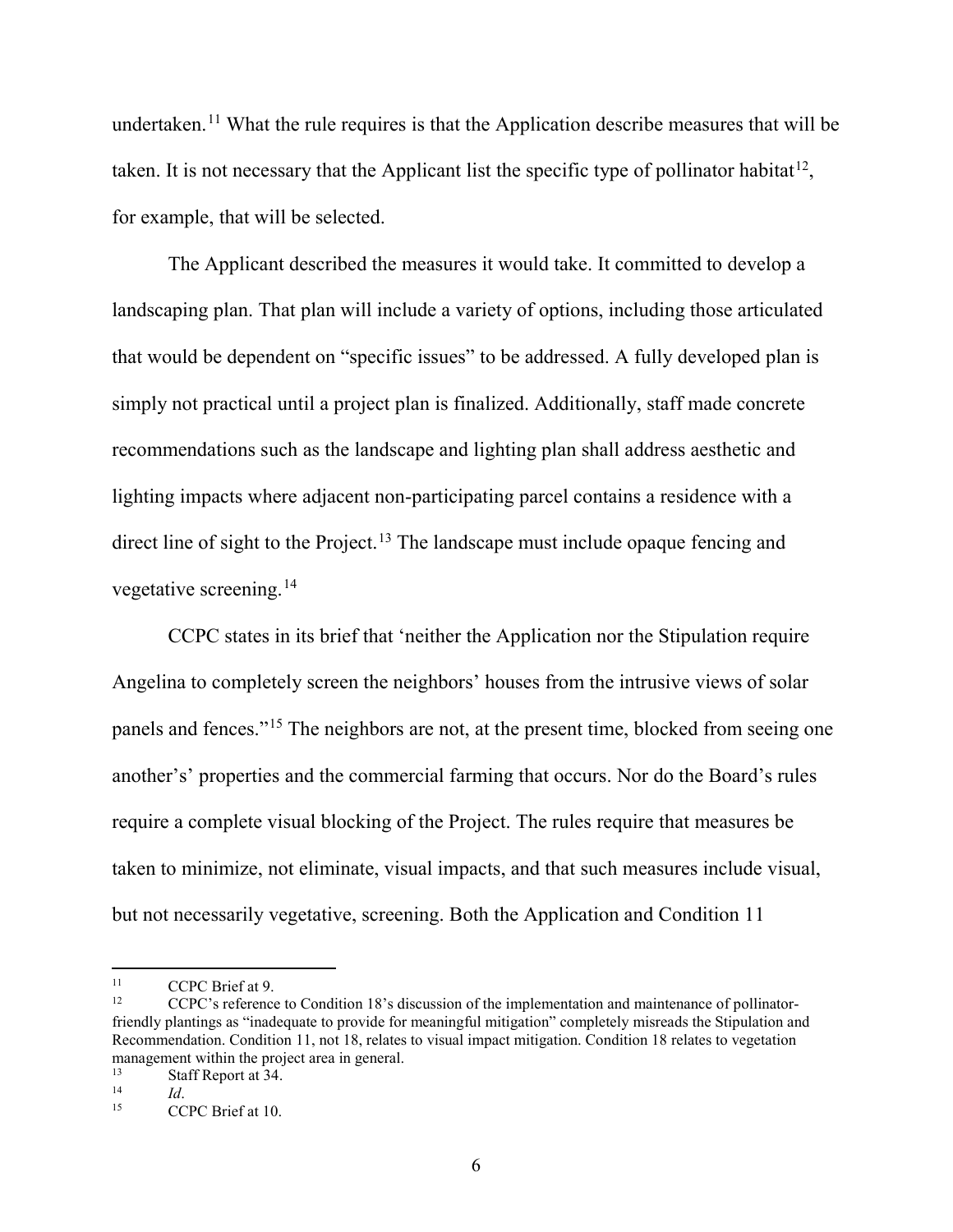recommended by the signatory parties include fencing, for example, as a means of addressing aesthetic impacts.

Similarly, the Staff Report and Stipulation adequately condition the impacts of lighting at the facility. CCPC's complaint that the Application does not provide the actual locations of lights and is therefore statutorily inadequate demands more than the law requires<sup>[16](#page-8-3)</sup>. Ohio Admin. Code 4906-4-08(D)(4)(f) requires that the Applicant describe measures to minimize any adverse visual impacts created by lighting at the facility. Condition 11 of the Stipulation requires Angelina to prepare a lighting plan to address those impacts prior to construction. Both the Application and the Staff Report note that all lights would be shielded, downward- or inward-facing and motion-activated.[17](#page-8-4)

#### <span id="page-8-0"></span>**II. Noise**

Noise occurring during construction is different than noise created during operations. Construction noise, understandably, will be much louder than operational noise. But CCPC argues that the pile driving that will occur during the construction violates Ohio Adm. Code  $4906-4-08(A)(3)$ .<sup>[18](#page-8-1)</sup> But CCPC ignore the fact that the Stipulation adopted a specific condition to deal with construction noise.<sup>[19](#page-8-2)</sup> Construction activities are limited to daytime hours and will not occur at night, with louder activities such as pile driving and blasting even further restricted. Staff respectfully submits that

<span id="page-8-3"></span><sup>&</sup>lt;sup>16</sup> CCPC Brief at 12.<br><sup>17</sup> Application at 89.9

<span id="page-8-4"></span><sup>&</sup>lt;sup>17</sup> Application at 89, Staff Report at 8.<br> $CPC$  Priof at 20.

<span id="page-8-2"></span><span id="page-8-1"></span><sup>&</sup>lt;sup>18</sup> CCPC Brief at 20.

Join Ex. 1, Stipulation at 7.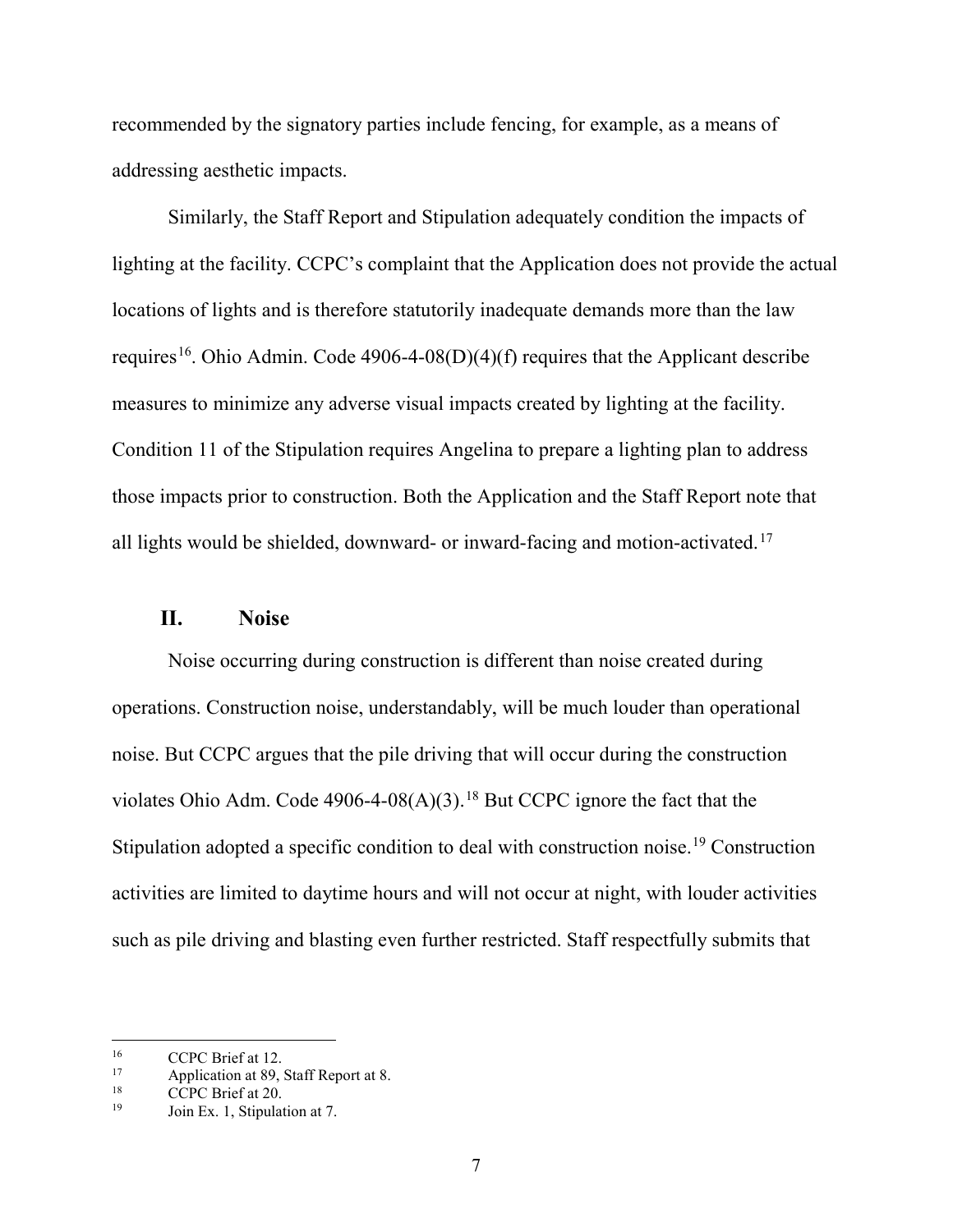these conditions reasonable limit noise from construction, and reasonably minimizes the impacts of such noise.

CCPC also criticizes the noise from operations, and specifically those likely to be generated by the inverters. The only significant source of operational noise from the Project will be the substation and associated transformer. Company witness Hessler testified that there would be no significant change in what is audible at the adjoining residences.[20](#page-9-2) CCPS's Brief focused on Mr. Hessler's report and its reliance on a study performed for the Massachusetts Clean Energy Center. Questioning focused on sound levels at a distance of 150 feet from the inverters.<sup>[21](#page-9-3)</sup> Mr. Hessler also testified that he "was comfortable that these units are going to be at least several hundred feet from any boundaries. There's plenty of room in the Project to put these far away from anyone." <sup>[22](#page-9-0)</sup> Mr. Hessler, an engineer with over 28 years of engineering consulting specializing in acoustical design and analysis of power generation and industrial facilities, including solar projects, stated that he had never heard of a study noting any noise concerns regarding a solar generating project, CITE. In fact, Mr. Hessler testified that out "of curiosity, I went out behind my house and it's a brand new house, brand new unit, I measured it [sound in dbas]and it's louder than several of the inverters referred to in Massachusetts study."[23](#page-9-1) The Board should find that the Applicant has adequately evaluated sound impacts from the Project.

<span id="page-9-2"></span> $20$  Co. Ex. 14 at 3.<br>21 CCDC Priof at 1

<span id="page-9-3"></span><sup>&</sup>lt;sup>21</sup> CCPC Brief at 17.<br><sup>22</sup>  $T_{\text{R}}$   $N/$  at 501

<span id="page-9-1"></span><span id="page-9-0"></span> $\frac{22}{23}$  Tr. IV at 501.

Tr. IV at 500.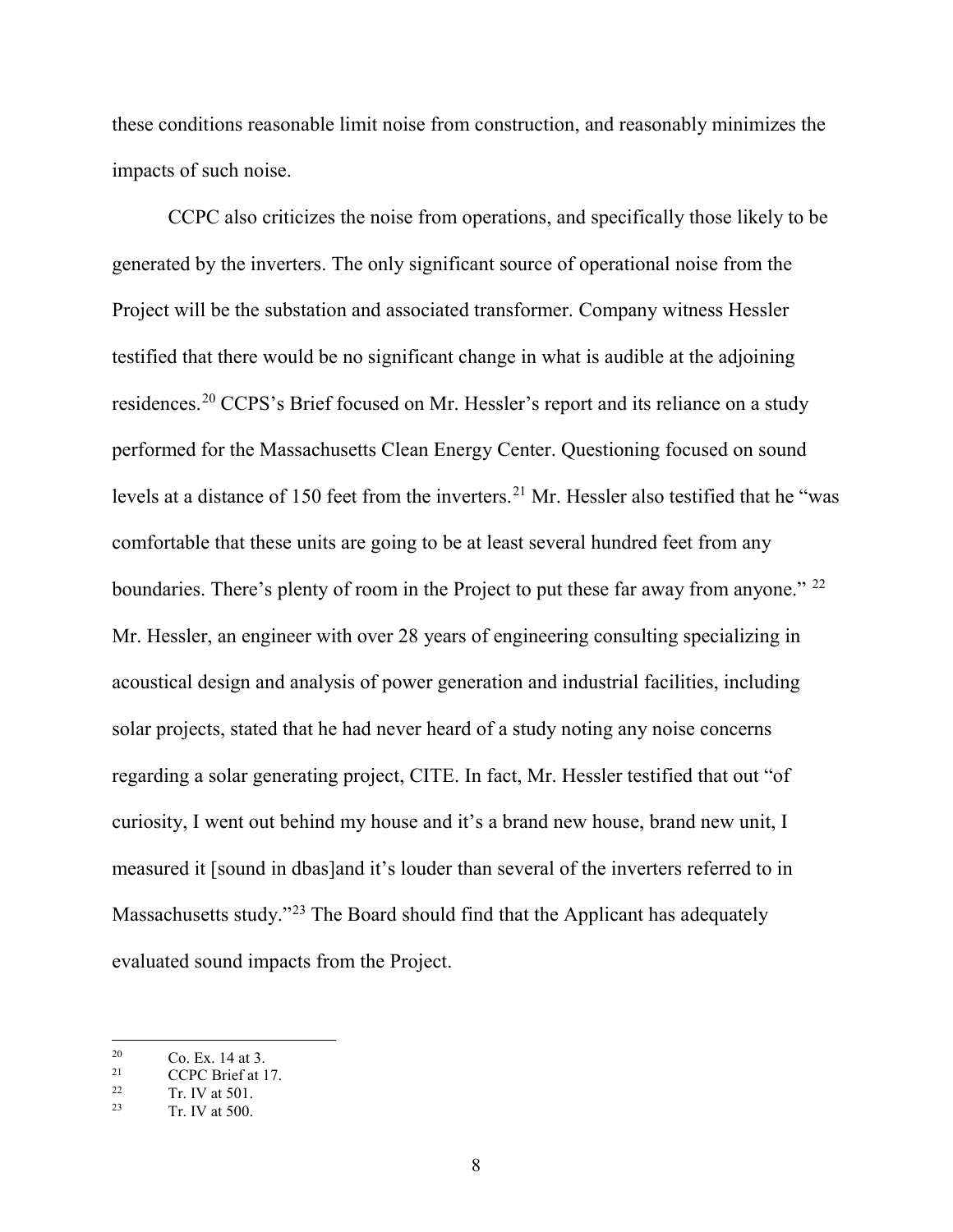#### <span id="page-10-0"></span>**III. Drainage Tiles**

The Board's rules require that the Applicant describe mitigation procedures to be employed both to avoid or to minimize damage to field tile drainage systems, and to make timely repairs when damage occurs. CCPC posits that the procedures agreed to in the Stipulation do not comply with the requirement in the Ohio Adm.Code 4906-04-  $08(E)(2)$  for avoiding and repairing damage to field drainage tiles.<sup>[24](#page-10-3)</sup> The Application, as modified by the Stipulation, specifically requires that the Applicant avoid, when possible any damage to functioning field tile drainage systems and if there is damage, the Applicant is required to promptly repair the tile to at least original condition at the expense of Angelina. [25](#page-10-4)

Angelina identified the steps that it is taking to identify all tile drainage systems that might be affected, both to avoid impacts and to be able to identify where damage may have occurred. In fact, Angelina will consult with the owners of agricultural land in the Project areas and other public resources to ascertain the type, size and location of all functioning drain tile in the Project areas. This effort, as state by Applicant witness Herling, will be completed prior to the start of construction for all areas that will be under construction.[26I](#page-10-1)n addition, this information will be mapped and locations and excepted locations of drain tile will be physically marked on the surface.[27](#page-10-2) In addition, the

<span id="page-10-3"></span><sup>&</sup>lt;sup>24</sup> CCPC Brief at 21.

<span id="page-10-4"></span><sup>&</sup>lt;sup>25</sup> Joint Ex. 1, Stipulation at 35.

<span id="page-10-2"></span><span id="page-10-1"></span> $\frac{26}{27}$  Co. Ex. 6 at 10

*Id*.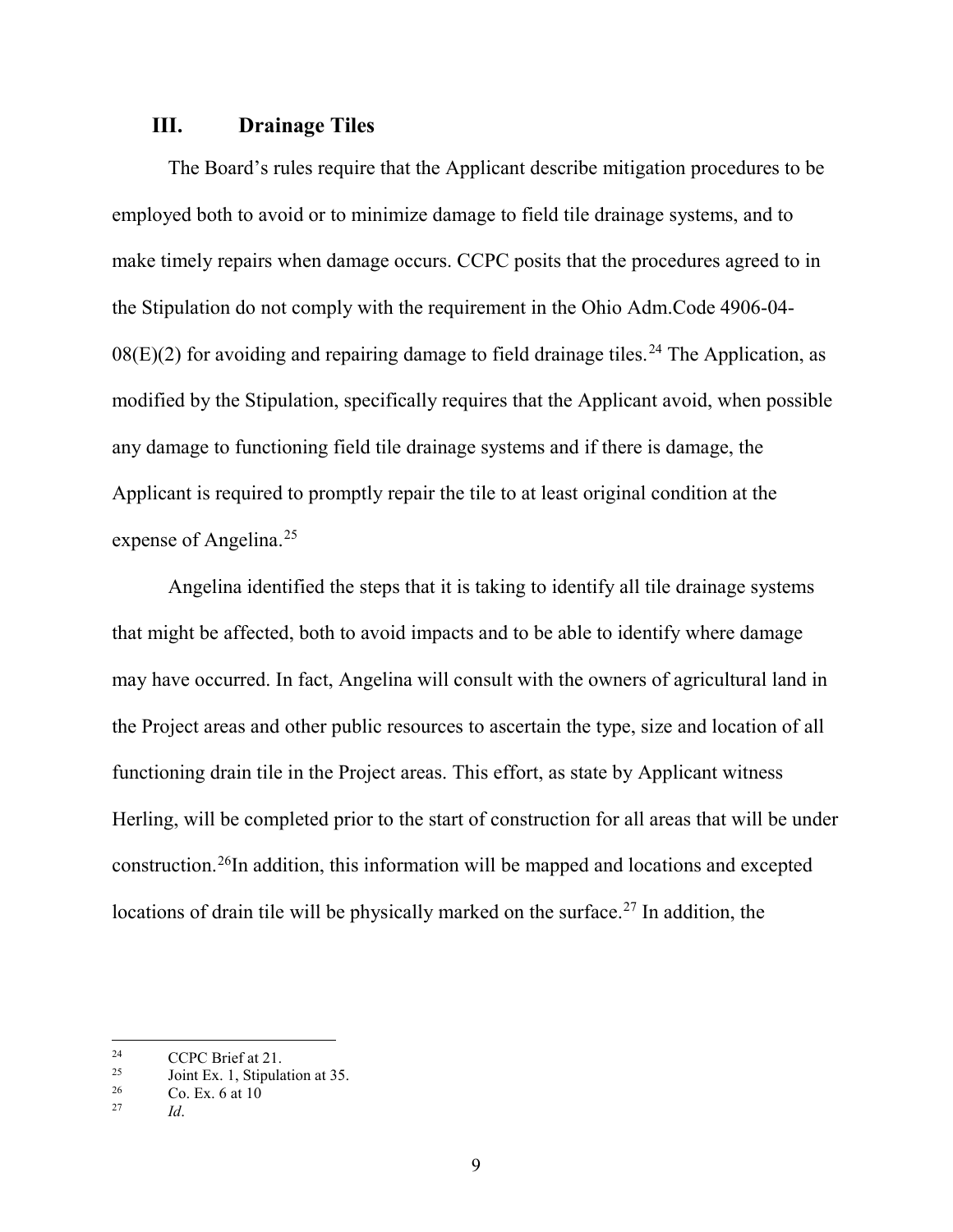Applicant will engage the Preble County Engineer, the County's expert on drainage issues, when repairing existing drain tile.<sup>[28](#page-11-3)</sup>

The Stipulation requires the Applicant to repair all drainage tile damage resulting from the construction, operation, and/or maintenance of the facility in agricultural areas. "Damaged field tile systems shall be promptly repaired."[29](#page-11-4) The Stipulation also requires that all repairs be made promptly, and in no event later than 30 days after discovery. Angelina witnesses Herling and Waterhouse provided testimony regarding drain tile and were subject to cross-examination. In fact, applicant witness Waterhouse, upon cross examination by CCPC counsel, state the Applicant's primary concern is to make sure that any drain tile that originates on an adjacent property and flows onto the Project property remain functional so the upstream tiles will not be affected.<sup>[30](#page-11-2)</sup> Mr. Waterhouse stated that the Applicant want to know as much information as possible about the location of those tiles and intends to consult with landowners to find out what information they have.<sup>[31](#page-11-0)</sup> The Applicant will also draw information regarding drain tiles from the County Engineer and the Preble Soil & Water Conservation District.<sup>[32](#page-11-1)</sup>

The Applicant has adequately described the reasonable measures that it is taking to identify existing systems to avoid or minimize any impacts from construction or operations. Furthermore, the Applicant is obligated to make timely and satisfactory repairs, a commitment

<span id="page-11-3"></span><sup>28</sup> 

<span id="page-11-4"></span><sup>&</sup>lt;sup>28</sup> Co. Ex. 9 at 3.<br><sup>29</sup> Joint Ex. 1, Stipulation at<br><sup>30</sup> T<sub>r</sub> I at 140

<span id="page-11-2"></span> $\frac{30}{31}$  Tr. I at 140.

<span id="page-11-1"></span><span id="page-11-0"></span> $\frac{31}{32}$  *Id.* 

<sup>32</sup> *Id*.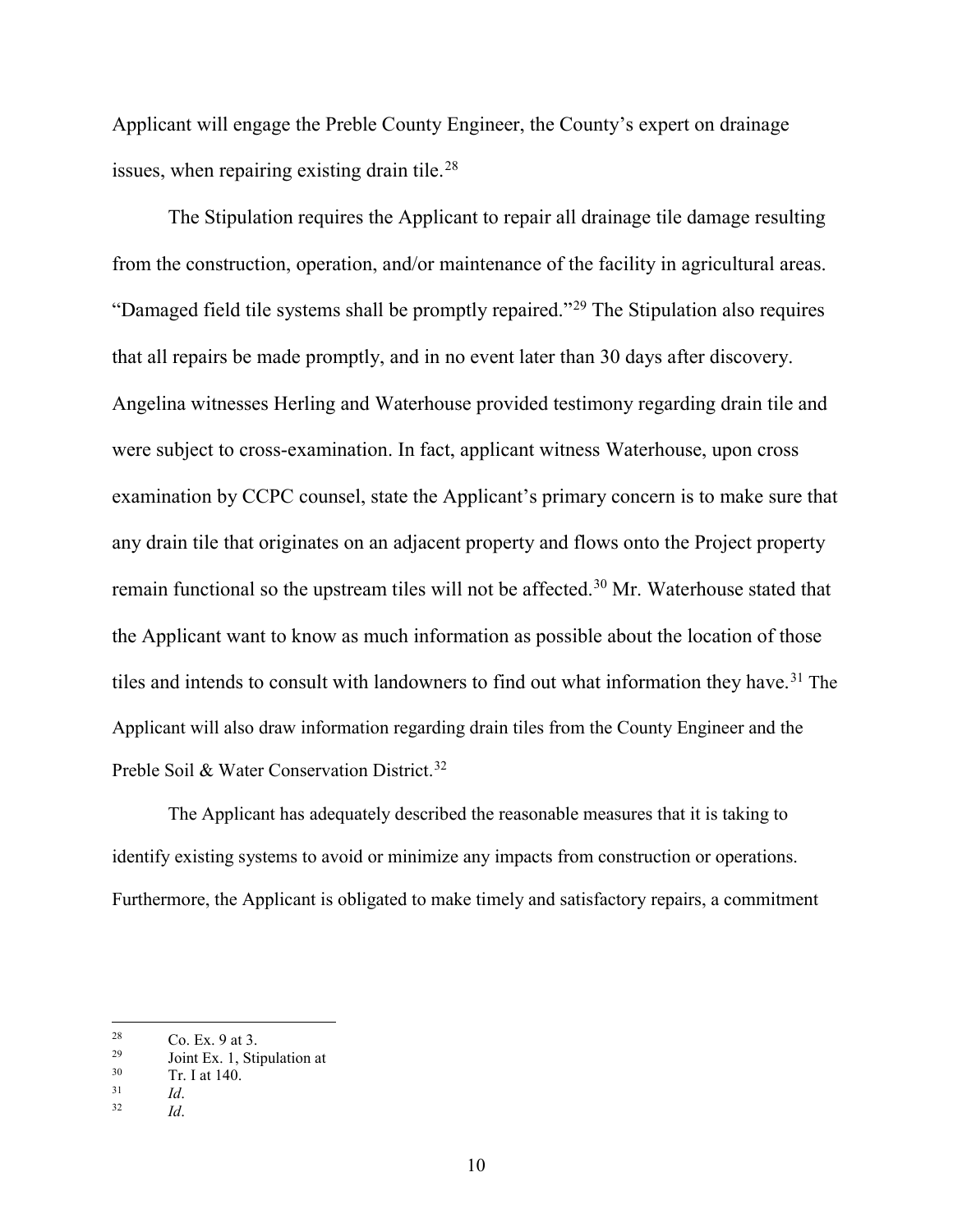that may actually improve current experiences with tile damage. The Staff Report, as modified by the Stipulation, satisfies the Board's rules with respect to drainage tiles.

#### <span id="page-12-0"></span>**IV. Criminal Access**

The Board's rule requires that the Applicant provide information on the safety and reliability of all equipment, including a description of measures to restrict public access to the facility.[33](#page-12-4) Angelina has done this. The Application and the Staff Report note that the Applicant will comply with safety standards applicable to commercial solar farms set by the Occupational Safety and Health Administration and National Fire Protection Association.<sup>[34](#page-12-5)</sup> In addition, the Applicant shall coordinate with local law enforcement officers as required by Condition 25 of the Stipulation.<sup>[35](#page-12-6)</sup> The Project area will also be surrounded with a fence and locket gates.<sup>36</sup>The rule does not require that all measures be absolutely fool-proof, which CCPC appears to demand. It does not require that the Applicant demonstrate that it will prevent criminal access. The Applicant has demonstrated that adequate measures will be taken to restrict public access.

CCPC claims that criminals will be attracted to steal copper materials from the facility.<sup>[37](#page-12-2)</sup> There is no evidence that any such activity, even were it to occur, would have an impact on anyone other than the Applicant. There is simply no basis for requiring, as CCPC requests, that the Applicant hire and train additional law enforcement personnel.<sup>[38](#page-12-3)</sup>

<span id="page-12-5"></span><span id="page-12-4"></span> $33$ 33 Ohio Adm.Code 4906-4-08(A).<br>
34 Staff Ex. 1, Staff Report at 28.<br>
35 Joint Ex. 1, Stipulation at 10.<br>  $\frac{36}{1}$  Tr. 1 at 90.

<span id="page-12-6"></span>

<span id="page-12-1"></span> $\frac{36}{37}$  Tr. I at 90.

<span id="page-12-2"></span>CCPC Brief at 34.

<span id="page-12-3"></span><sup>38</sup> *Id*. at 35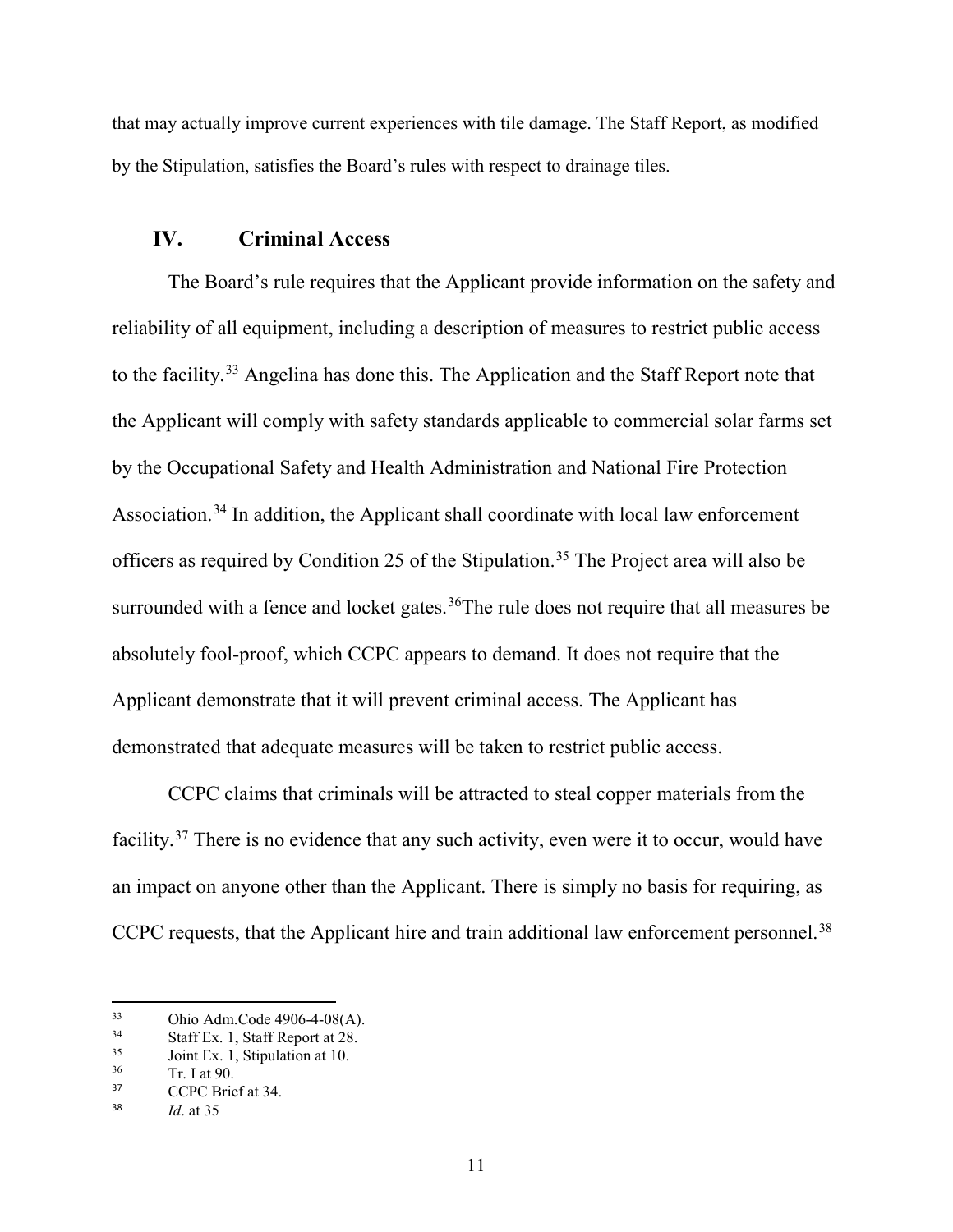In fact, the Preble County Commissioners, the Board of Trustees of Israel Township and the Board of Trustees of Dixon Township, the entities that support these services are signatory parties to the Stipulation, and obviously satisfied no additional funding to hire a deputy to patrol the Project area is necessary.

There is no evidence that the facility would result in an increase in neighborhood crime. CCPC's assertions regarding crime are mere speculation. The record demonstrates that Angelina will provide measures including fences, locked gates, and lighting to keep the facility safe.

# <span id="page-13-0"></span>**V. Groundwater Contamination**

There is no evidence in the record that solar panels in general, or any aspect of this installation, would include any material that could contaminate soil or water. CCPC's claim that a variety of events "can release contaminants onto the ground and consequently into the ground water and into the surface water run-off,"[39](#page-13-2) are without merit. It relies on the testimony of Walter Mast, who says that solar panels could release contaminants, contaminating the wells, the adjacent creek, and Hueston Woods lake.<sup>[40](#page-13-1)</sup> Aside from the fact that Mr. Mast was not qualified as an expert in solar panels, chemistry, or environmental impacts, there is no evidence that any such "chemicals" would have any adverse impact whatsoever on soil or water. Indeed, the Preble County Soil & Water Conservation District, an intervening party, expert in this matter, whose

<span id="page-13-2"></span>l <sup>39</sup> *Id*. 32.

<span id="page-13-1"></span>CCPS Ex.5 at  $10$ .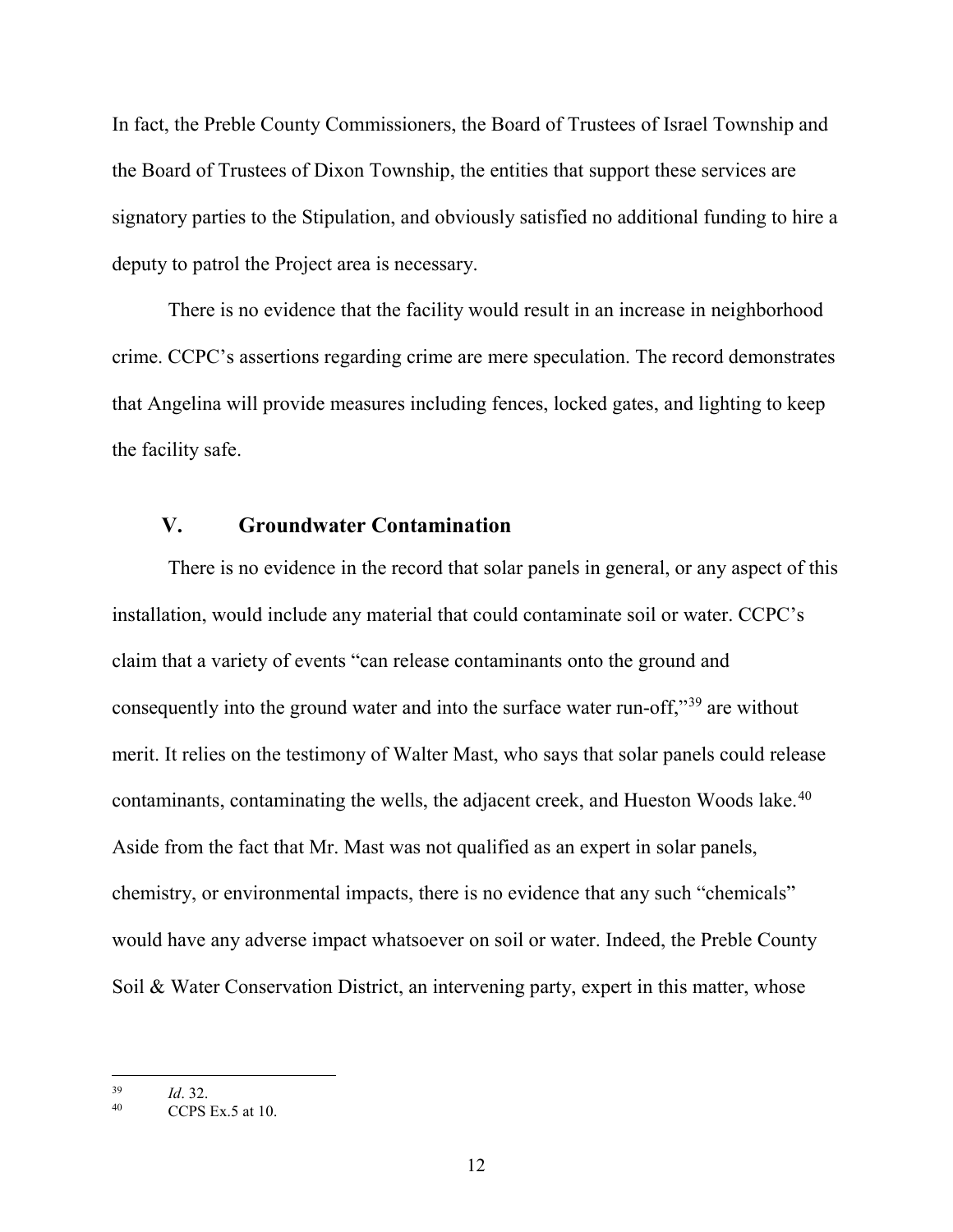very mission is "to ensure water quality and soil protection now and for future generations" [\(http://www.prebleswcd.org/about.html\)](http://www.prebleswcd.org/about.html), is a signatory party to the Stipulation, further attesting to the adequacy of the Applicant's groundwater impact mitigation efforts.

#### <span id="page-14-0"></span>**VI. Decommissioning**

CCPC is believes that the Stipulation does not adequately guarantee that enough funds will be available to decommission the solar project.<sup>[41](#page-14-3)</sup> However, CCPC does not claim that this purported lack of adequate decommissioning funds is against the law. That is because there is no legal requirement that the Applicant guarantee the provision of decommissioning funds.

However, the Applicant's has pledged and is required to if the Stipulation is approved, submit a comprehensive decommissioning plan that estimates the full decommissioning and restoration costs that requires restoration of the project area.<sup>[42](#page-14-1)</sup> Applicant must submit this plan at least 60 days prior to construction. And, the decommissioning estimate shall be recalculated at least every five years by an engineer retained by the Applicant and the financial security must be adjusted to reflect any increase in the decommissioning costs.<sup>[43](#page-14-2)</sup> This decommissioning term of the Stipulation is an effort to preserve the agricultural nature of this community, by restoring the land to

<span id="page-14-3"></span> $41$  $\frac{41}{42}$  CCPS Brief at 33.

<span id="page-14-2"></span><span id="page-14-1"></span> $\frac{42}{43}$  Joint Ex., Stipulation at 11.

<sup>43</sup> *Id*.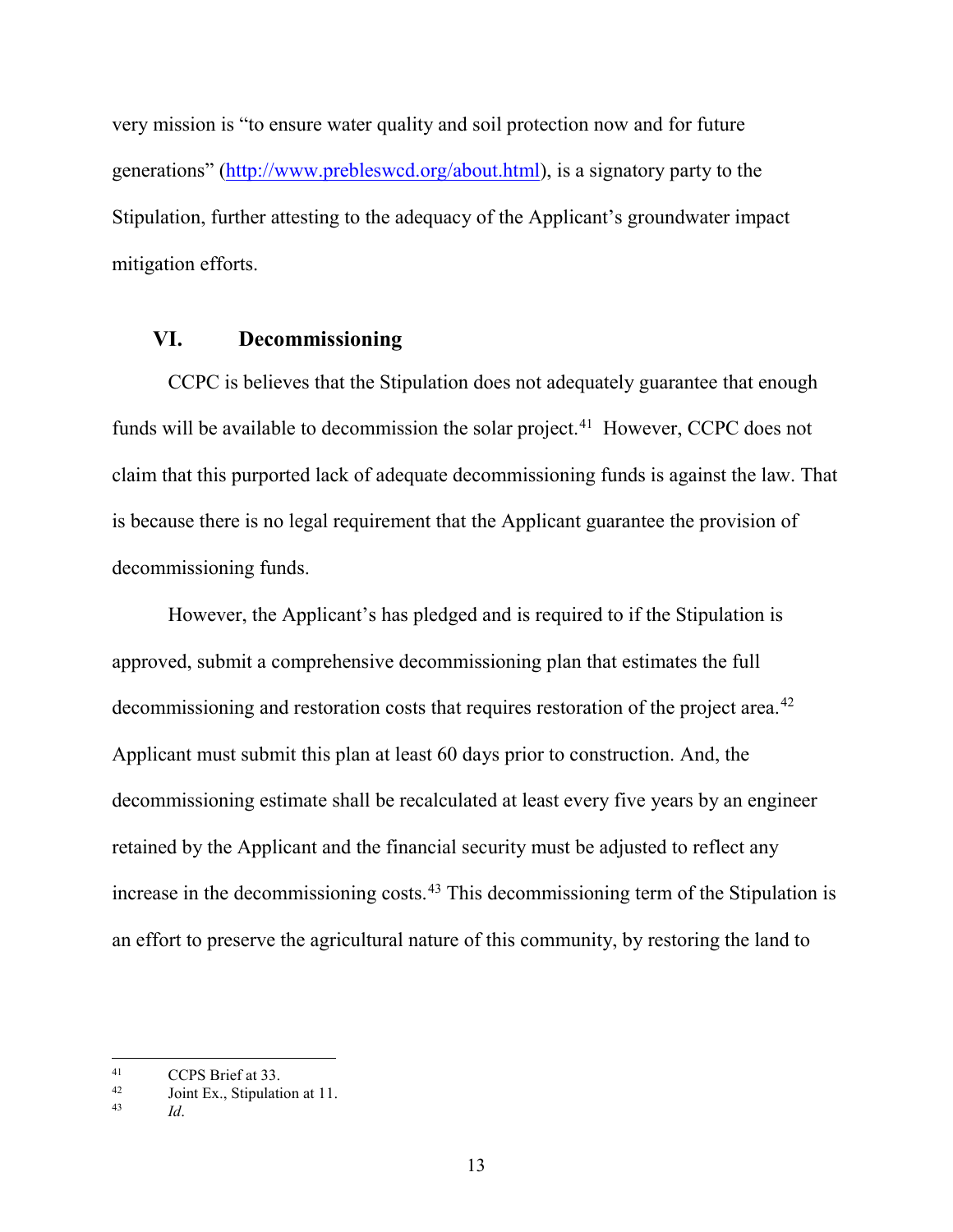agricultural purposes at the end of the facility's useful life. CCPC's concerns regarding decommissioning are unfounded.

#### <span id="page-15-1"></span>**VII. Emergency Services**

CCPC argues that the Applicant does not provide adequate provision for emergency services as required by the Ohio Adm.Code 4906-4-08(A)(1)(e). but CCPC must not have understood the negotiated Stipulation that obligates that Angelina to train local fire and EMS personnel in how to respond to emergency situations.<sup>[44](#page-15-4)</sup> Condition 28 requires pre-construction in-service training and multiple training dates to ensure that all responders have adequate training. The Stipulation also mandates that if local fire and EMS responders lack any specialized equipment needed to appropriately respond to an emergency at the project, the Applicant shall provide such equipment.<sup>[45](#page-15-5)</sup>

## <span id="page-15-0"></span>**VIII. Visibility at Intersections**

CCPC makes an allegation that there is no way of determining whether motorists view of crossroads at intersections will be obstructed.[46](#page-15-2) As CCPC itself noted, the Stipulation expands the project setbacks to provide that the project perimeter will be set back 25-feet from the public road right-of-way. That is one of the purposes of the setbacks. There is no evidence of record indicating that any view would be obstructed with these setbacks.<sup>[47](#page-15-3)</sup>

 $\overline{\phantom{a}}$ 

<span id="page-15-4"></span><sup>44</sup> *Id*. at 11.

<span id="page-15-5"></span> $\frac{45}{46}$  *Id.* 

<span id="page-15-3"></span><span id="page-15-2"></span> $^{46}$  CCPC Brief at 36.

Indeed, a number of the Viewpoints in Exhibit I (Visual Resource Assessment) to the Application show mature corn crops much nearer the roadway than the setbacks proposed in the Stipulation. There is no reason to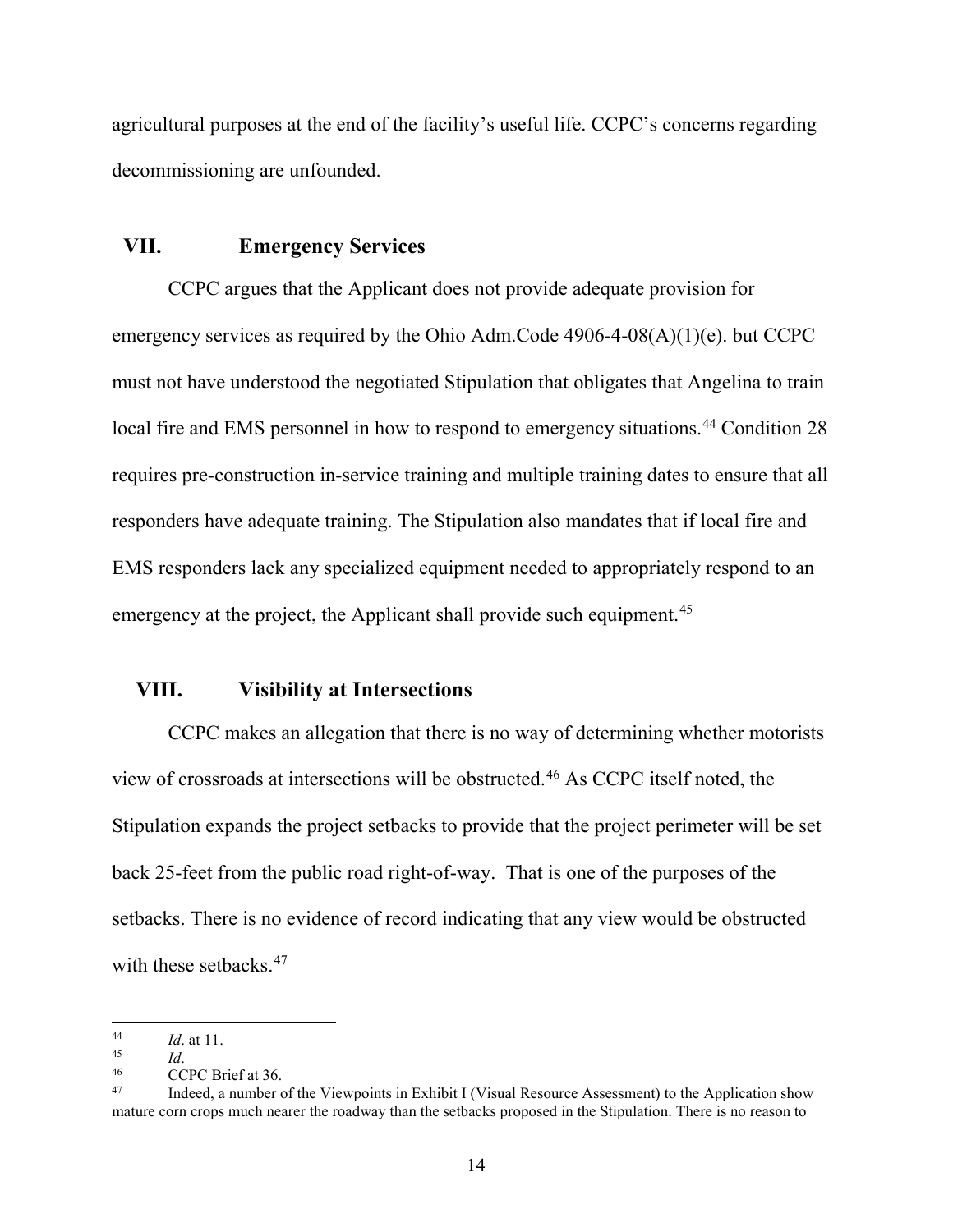#### <span id="page-16-1"></span>**IX. Noxious and Invasive Weeds**

The Applicant will take adequate measures to prevent noxious and invasive weed species from spreading to neighboring farmland. This is required by the vegetative management plan that is required by Condition 18 of the Stipulation. Contrary to CCPC's assertions, the plan is intended to address vegetative management issues both during construction and during maintenance operations. The Stipulation condition significantly modifies the recommendation made in the Staff Report, with guidance from local officials and the Ohio Farm Bureau. Among other things, the stipulated condition requires that the plan describe the steps to be taken to prevent establishment and/or further propagation of noxious weeds. It also specifies that the Applicant consult with the Ohio Seed Improvement Association, to limit the spread of noxious weeds.<sup>[48](#page-16-3)</sup>

#### <span id="page-16-0"></span>**X. Wildlife**

CCPC's reading of Ohio Admin. Code 4906-4-08(B)(1)(c) is inaccurate. That section requires an applicant to conduct and provide the result of a literature survey of plant and animal life within a quarter mile of the project area boundary. CCPC argues that the rule requires a literature survey of all plant and animal life.<sup>[49](#page-16-2)</sup> CCPC bases its argument on the claim that the second sentence of the rule does not limit the survey.

However, that second sentence prescribes what is intended to be included in the survey. The Rule specifically states that the "literature survey shall include" certain

believe that the facility will cause any greater obstruction at intersections than that already posed by current farming operations. See, e.g., Viewpoint  $1 - 4$ , PP.  $33 - 35$ , Fig. 11, 13.

<span id="page-16-3"></span><span id="page-16-2"></span> $^{48}$  Joint Ex. 1, Stipulation at 9.

CCPC Brief at 40.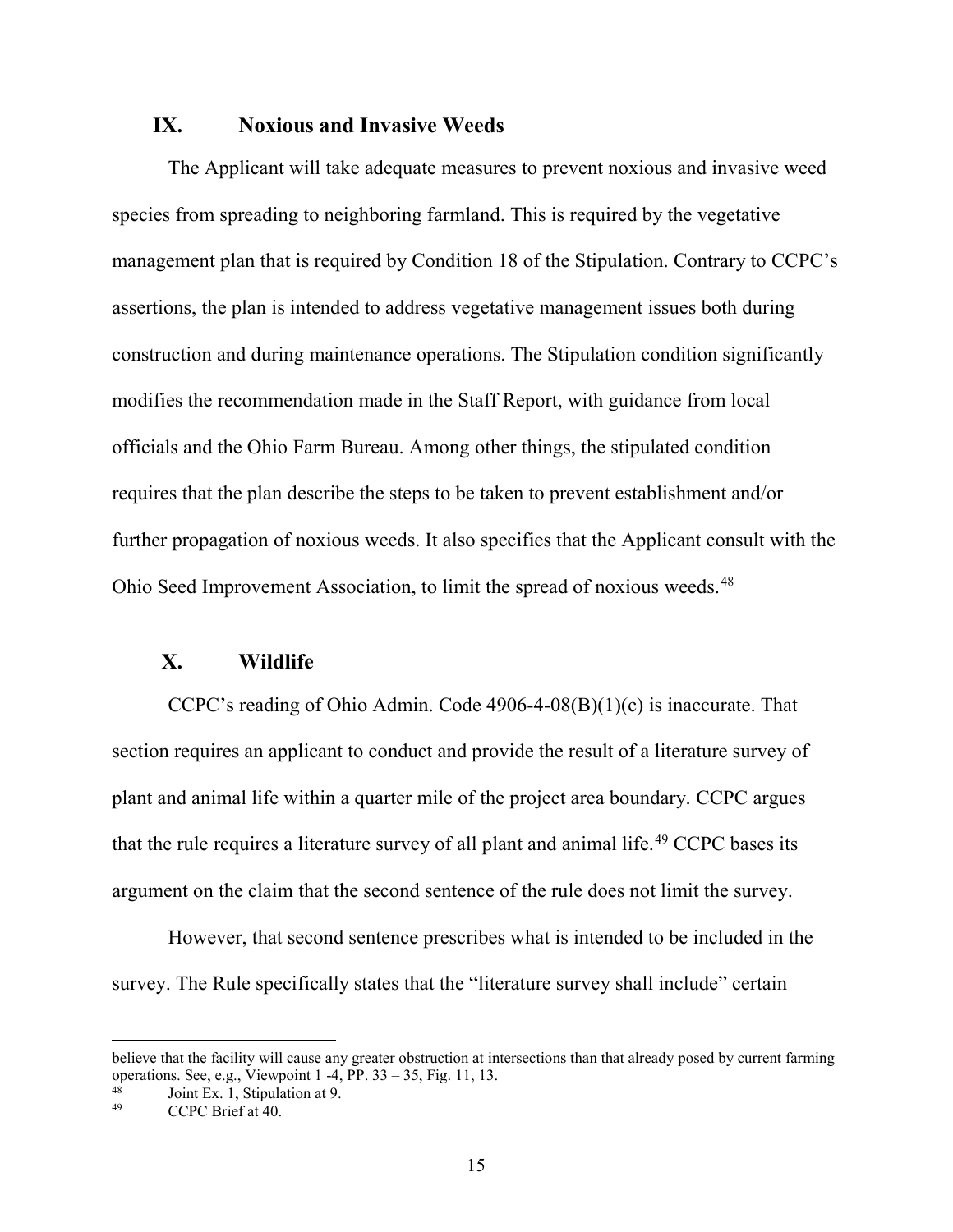species. Though it does not restrict the survey *solely* to these species, reason dictates against reading the requirement to require each and every plant and animal species. A requirement such as this would be overly burdensome and unnecessarily broad. This Board has never imposed such a requirement on an applicant.

Angelina conducted a survey of those species designated as endangered or threatened for the area. It requested information from the Ohio Department of Natural Resources (ODNR) and the U.S. Fish and Wildlife Service (USFWS) regarding state and federal listed threatened or endangered plant and animal species. Staff's evaluation considered additional published ecological information. The signatory parties agreed to include Condition 21 to protect those potentially threatened or endangered species of plants and animals that may be encountered during construction.<sup>[50](#page-17-2)</sup>

CCPC's concerns that the Applicant did not conduct no bird, bat, nor mammal surveys has also been addressed.<sup>[51](#page-17-3)</sup> Staff recommended, and the Stipulation includes, Condition 19 that restricts tree removal to seasonal guidelines intended to avoid impacts to bats.  $52$ 

CCPC also argues that the Applicant failed to provide information required by Ohio Adm. Code 4906-4-08(B)(3) to assess, avoid, and mitigate impacts on wildlife that will result in crop and livestock damage.<sup>[53](#page-17-1)</sup> Applicant expert witness Rupprecht, testified

<span id="page-17-2"></span> $^{50}$  Joint Ex. 1, Stipulation at 10.<br> $^{51}$  CCDC Priof at 40.

<span id="page-17-3"></span> $^{51}$  CCPC Brief at 40.

<span id="page-17-0"></span> $\frac{52}{53}$  *Id.* at 9.

<span id="page-17-1"></span>CCPC Brief at 41.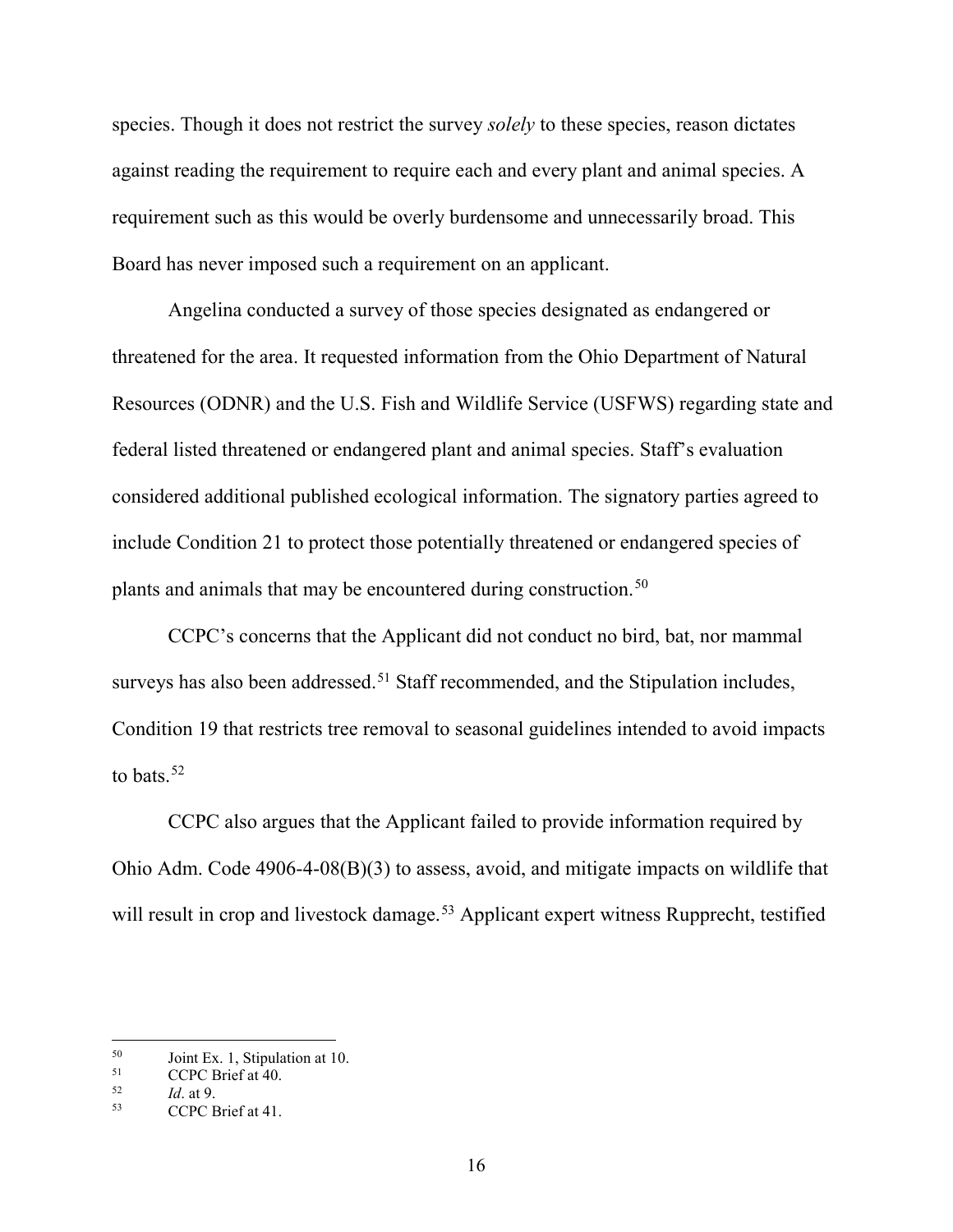that deer in the surrounding area would increase by less than 5%, and should not have a negative effect on surrounding properties.[54](#page-18-3)

The Applicant satisfied the requirements of Ohio Admin. Code 4906-4-08(B). The Board should find that the impacts have been adequately identified and described, and that adequate measures will be taken, given the conditions contained in the Stipulation, to minimize those impacts.

# <span id="page-18-0"></span>**XI. Surface Water Drainage**

CCPC misstates the requirements of the surface water provisions of Ohio Admin. Code 4906-4-07(C). That section is concerned with water quality regulations, not the *quantification* of water that will flow off of the Project area. CCPC claims that the Application must quantify the amount of water that will flow off the Project.<sup>[55](#page-18-4)</sup> But the Rule's three subparagraphs address preconstruction water quality and permits, water quality during construction, and water quality during operation of the facility. Quality is not the same as quantity. CCPC misinterprets the Rule.

The neighbors testified that any increase in the amount or speed of stormwater flows from the Project aggravating draining problems.<sup>[56](#page-18-1)</sup> They complain about potentially increased flows and that flows could increase<sup>[57](#page-18-2)</sup> without any evidence to support such claims.

<span id="page-18-3"></span> $5^5$  Co. Ex. 13 at 7.<br>CCPC Brief at 4

<span id="page-18-4"></span><span id="page-18-1"></span><sup>&</sup>lt;sup>55</sup> CCPC Brief at 43.<br>
<sup>56</sup> CCPC Brief at 45.<br>
<sup>57</sup> CCPC Brief at 45 – 50.

<span id="page-18-2"></span>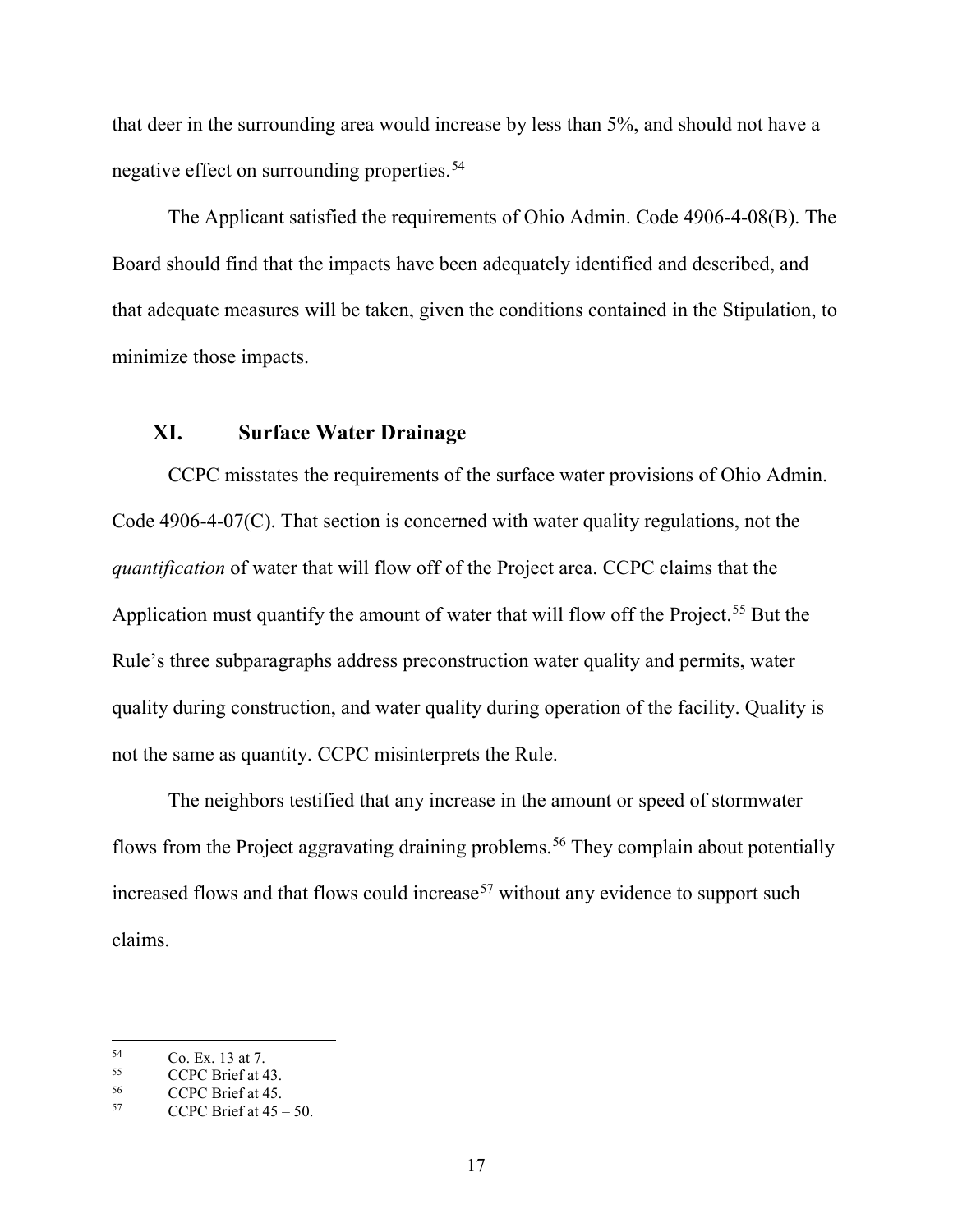However, Staff found that solar facilities "are constructed and generate electricity without impacts to surface or groundwater."<sup>[58](#page-19-5)</sup> Staff also found that construction of "solar" facilities does not generate any wastewater discharges."[59](#page-19-6)

#### <span id="page-19-0"></span>**XII. Solid Waste Disposal**

The Board Staff found that the Applicant's solid waste disposal plans would comply with solid waste disposal requirements set forth in R.C. Chapter 3734.<sup>[60](#page-19-7)</sup> Though CCPC complains that the application does not estimate the amount of waste that will be generated,<sup>[61](#page-19-4)</sup> Applicant did identify the kinds of waste that would be generated, and how it would appropriately be disposed.<sup>[62](#page-19-1)</sup>

Debris generated from construction activities will reuse or salvage what it can and all construction-related debris will be disposed of at a licensed municipal landfill.<sup>[63](#page-19-2)</sup> The Ohio Environmental Protection Agency (EPA) regulates disposal of construction and demolition (C&D) debris, also under R.C. Chapter 3734. Condition 8 of the Stipulation requires the Applicant to obtain and comply with all permits or authorizations required by federal or state laws and regulations, including those of the EPA relating to C&D debris.[64](#page-19-3)

<span id="page-19-5"></span><sup>58</sup> <sup>58</sup> Staff Ex. 1, Staff Report at 16.<br> $\frac{59}{1}$ 

<span id="page-19-6"></span> $\begin{array}{ccc} 59 & \text{Id.} \\ 60 & \text{St}_2 \end{array}$ 

<span id="page-19-7"></span><sup>&</sup>lt;sup>60</sup> Staff Ex. 1, Staff Report at 27.<br>
CCPC Brief at 58

<span id="page-19-4"></span> $^{61}$  CCPC Brief at 58.<br> $^{62}$  Staff Ex 1 Staff R

<span id="page-19-1"></span> $^{62}$  Staff Ex. 1, Staff Report at 27.

<span id="page-19-2"></span> $\begin{array}{ccc} 63 & \text{Id.} \\ 64 & \text{St}_2 \end{array}$ 

<span id="page-19-3"></span>Staff Ex. 1, Staff Report at 34.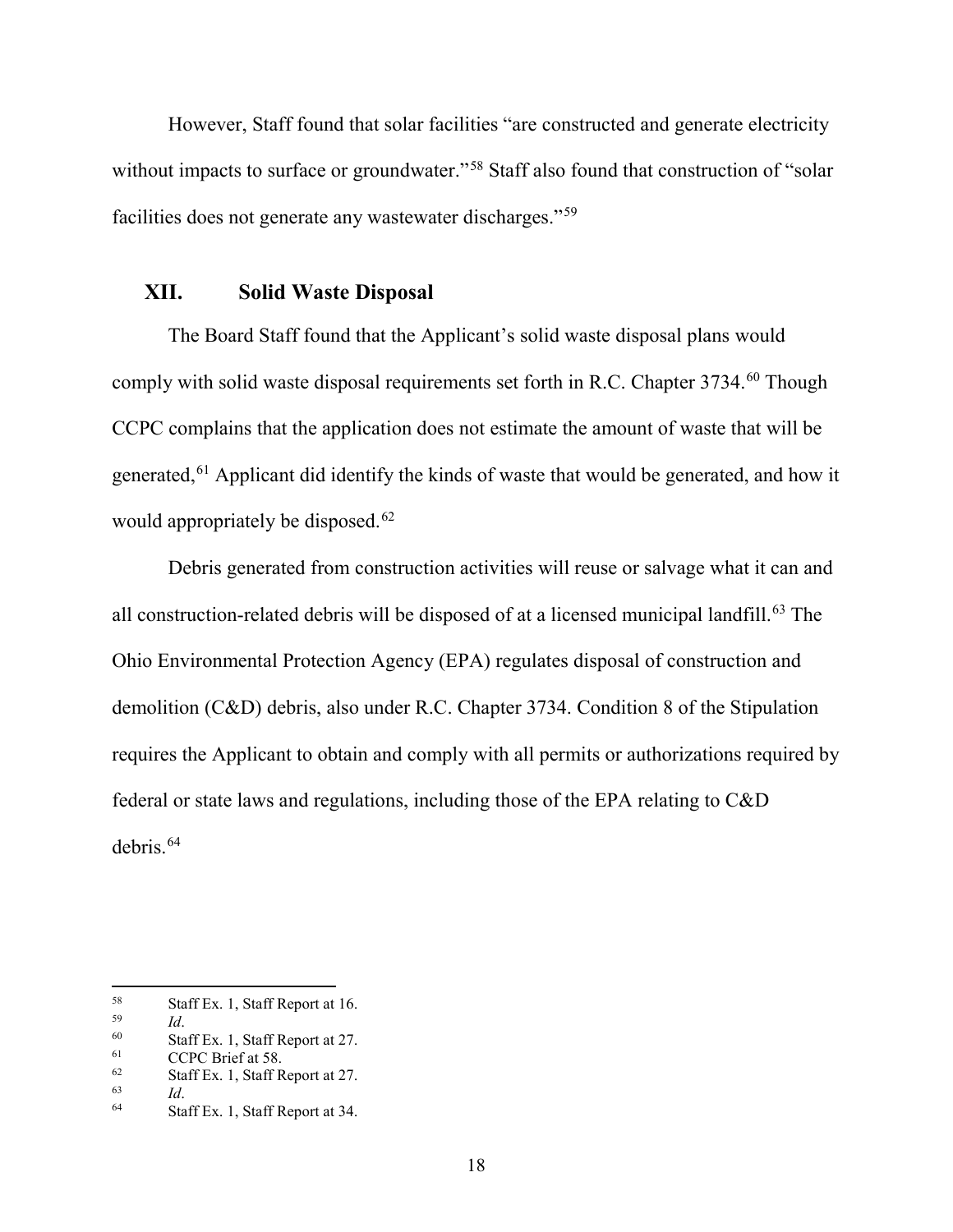#### <span id="page-20-0"></span>**XIII. Traffic**

Stipulation Condition 26 requires the Applicant to enter into a road use agreement with local authorities.<sup>[65](#page-20-3)</sup> Applicant is also obligated to obtain other necessary transportation permits and coordinate with the appropriate authority regarding any temporary road closures, land closures, road access restrictions, and traffic control necessary for construction and operation of the proposed facility.<sup>[66](#page-20-4)</sup> This coordination includes coordination with the county engineer, the Ohio Department of Transportation, local law enforcement, and health and safety officials.<sup>[67](#page-20-1)</sup> This is the description of the measures that the Applicant intends to take, and satisfies the requirements of Ohio Admin. Code 4906-4-06(F)(4).

CCPC's complaint at that "[w]hile the transportation problem has been defined, the Application does not explain how the problem will be addressed."[68](#page-20-2) As discussed above, the Applicant has specifically explained all of the coordination necessary to complete the Project while coordinating with appropriate authorities regarding road closures and restrictions. The travelling public is adequately protected.

It seems as though CCPC would require that the Applicant be prohibited from using the roads during planting and harvest seasons as CCPC demands. Farmers' access to the public roads is not the only use that must be protected. Consequently, Condition 25

<span id="page-20-3"></span><sup>&</sup>lt;sup>65</sup> Staff Ex. 1, Staff Report at 37.<br> $\frac{66}{16}$  at 36

<span id="page-20-4"></span> $\frac{66}{67}$  *Id.* at 36.

<span id="page-20-1"></span> $\begin{array}{cc} 67 & \text{Id.} \\ 68 & \text{CG.} \end{array}$ 

<span id="page-20-2"></span>CCPC Brief at 60.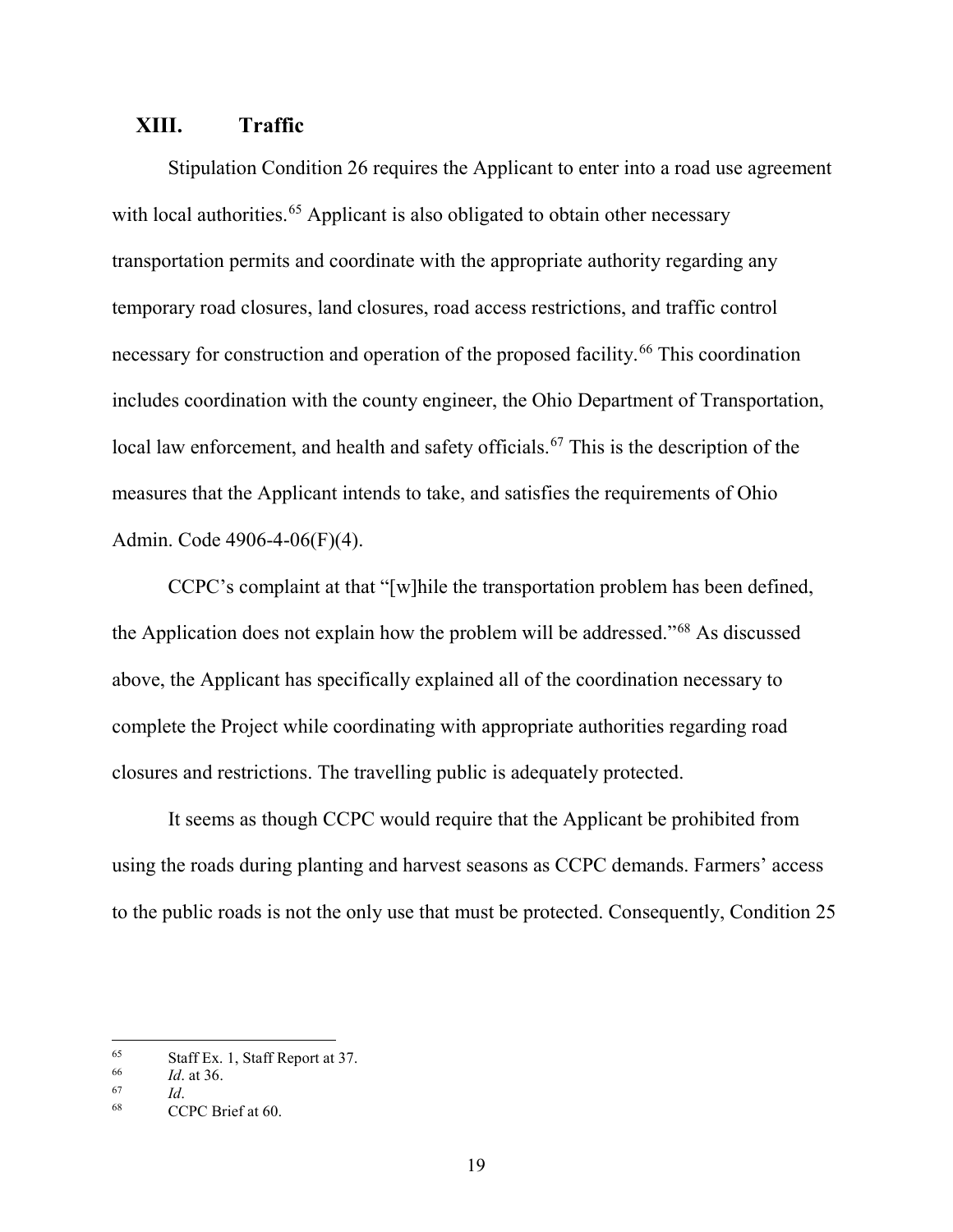requires the Applicant to develop a Transportation and Traffic Management Plan to balance these interests.

#### <span id="page-21-0"></span>**XIV. Completeness Review**

CCPC alleges that the Board Staff's completeness review letter prescribed by Ohio Adm.Code 4906-3-06(A) is inadequate because Tamara Turkenton, Executive Director of the Board, signed the letter instead of the chairman of the Board.<sup>[69](#page-21-3)</sup> Though the completeness review Rule states that the chairman shall examine the application to determine completeness, this Rule must be read in conjunction with the Ohio Revised Code's provisions regarding the organization of the Board. In accordance with Ohio law, the "chairman of the public utilities commission may assign or transfer duties among the commission's staff."[70](#page-21-2) Clearly, Ms. Turkenton, a staff member of the Commission and assigned this duty by the chairman, lawfully made the completeness review and executed the letter. There is no evidence otherwise. CCPC also alleges that Ms. Turkenton's "signature was stamped, so she may not have even reviewed the letter or the Application."<sup>[71](#page-21-1)</sup> However, Ms. Turkenton actually signed the letter and the letter was then filed electronically in the docket. All permitted by the Rules of the Board and laws of Ohio. Neither of these arguments regarding the completeness letter were part of the record at hearing, nor raised in CCPC's issues list, and they should be rejected by the Board.

<span id="page-21-3"></span>l  $^{69}$  CCPC Brief at 61.

<span id="page-21-2"></span><span id="page-21-1"></span> $^{70}$  Ohio Rev. Code 4906.02.<br>
CCPC Brief at 61.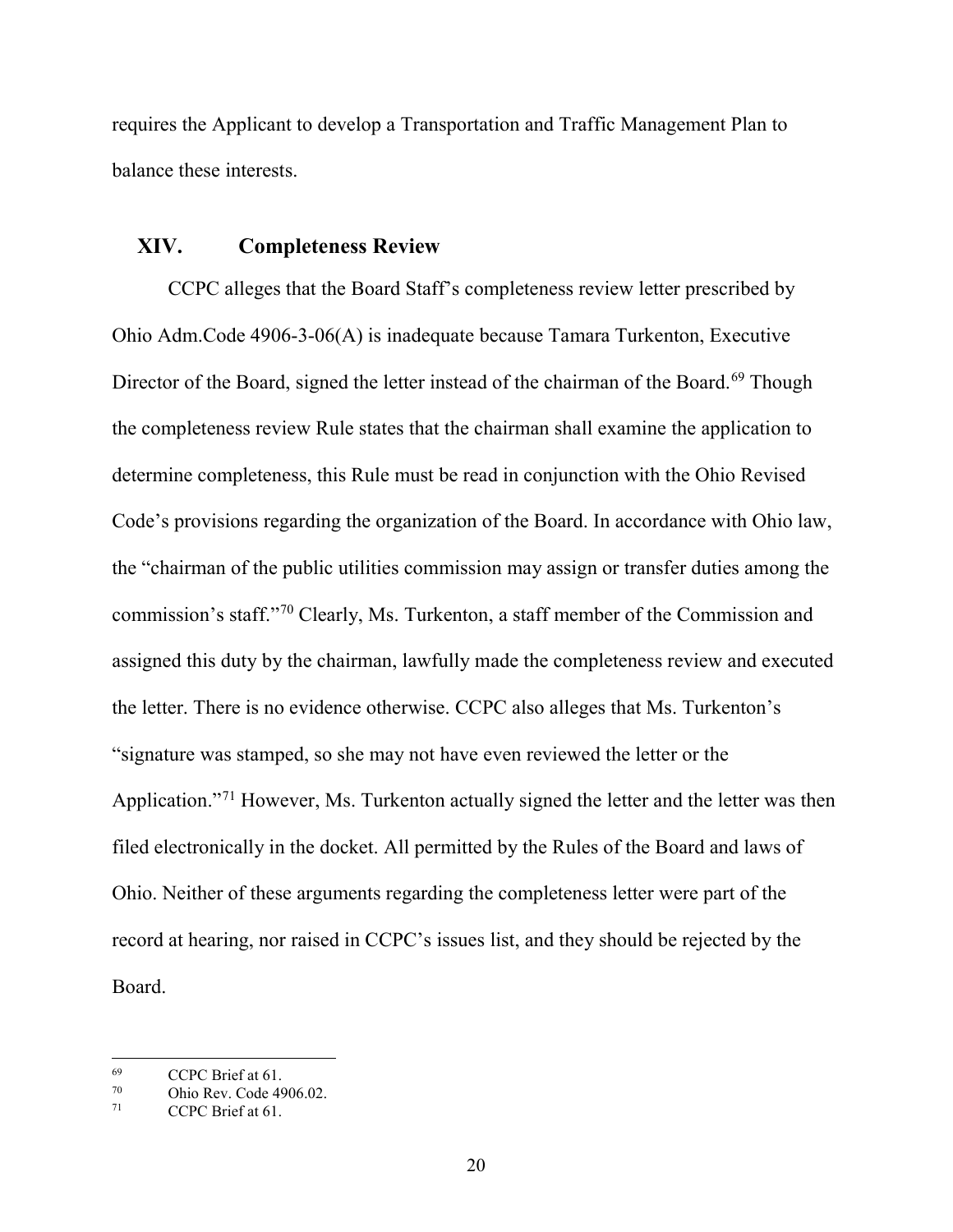# **CONCLUSION**

<span id="page-22-0"></span>CCPC argues that the Board's rules have not been satisfied in many circumstances; however, the record in this case demonstrates that CCPC is wrong. To the contrary, the record in this case demonstrates that the Rules and laws that CCPS complains of have in fact been followed. Moreover, reasonable provisions have been made to ensure that appropriate measures are taken to minimize the impacts of the Project. The Stipulation is supported by a broad coalition of parties, representing the interests of the public and the agricultural community. It is reasonable, lawful, and benefits the public interest, and Staff urges that it be adopted.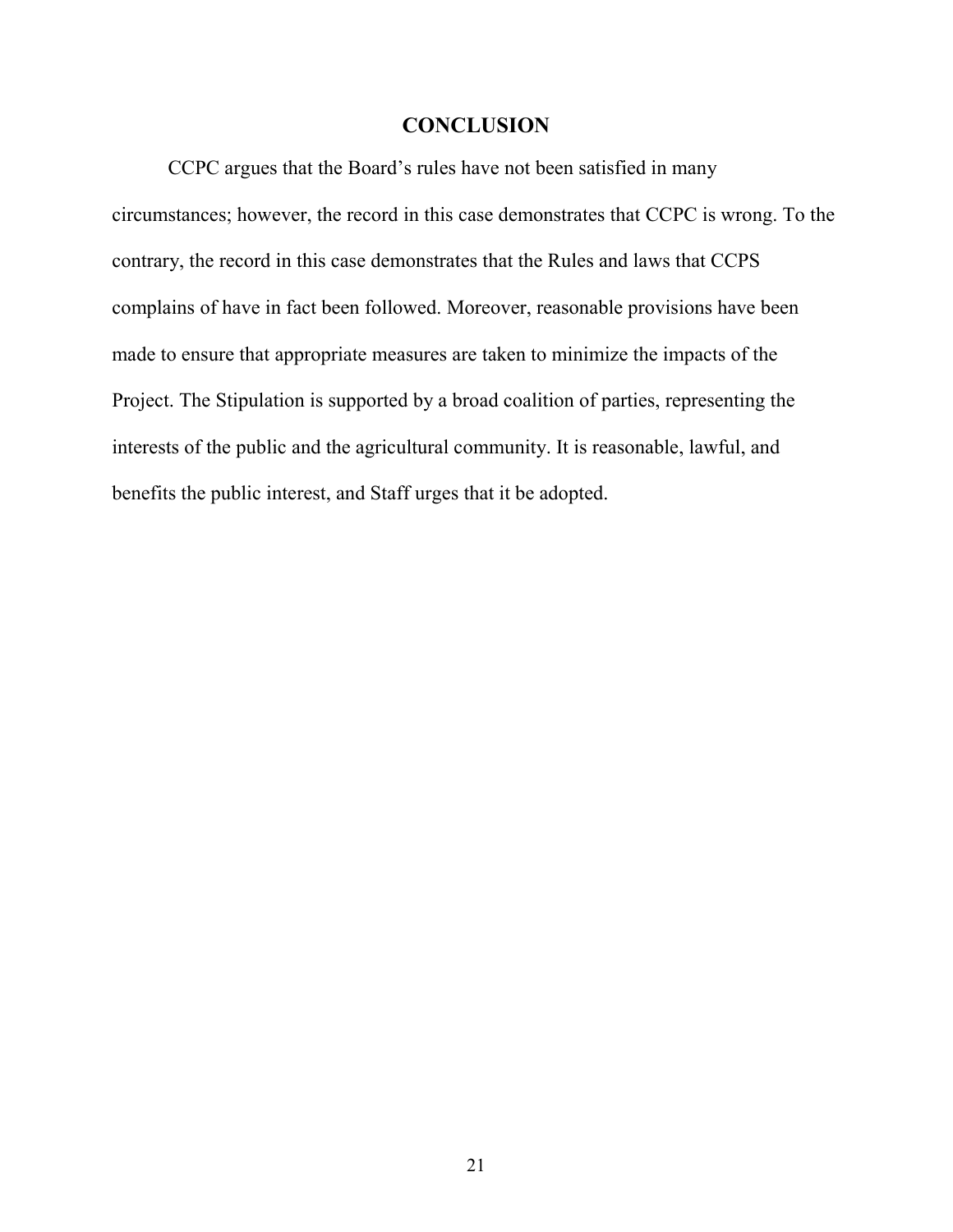Respectfully submitted,

**Dave Yost** Ohio Attorney General

**John H. Jones** Section Chief

# */s/Jodi J. Bair*

**Jodi J. Bair** Assistant Attorney General Public Utilities Section 30 East Broad Street, 16th Floor Columbus, OH 43215 614.466.4397 (telephone) 614.644.8764 (fax) [jodi.bair@ohioattorneygeneral.gov](mailto:jodi.bair@ohioattorneygeneral.gov)

**On behalf of the Staff of The Ohio Power Siting Board**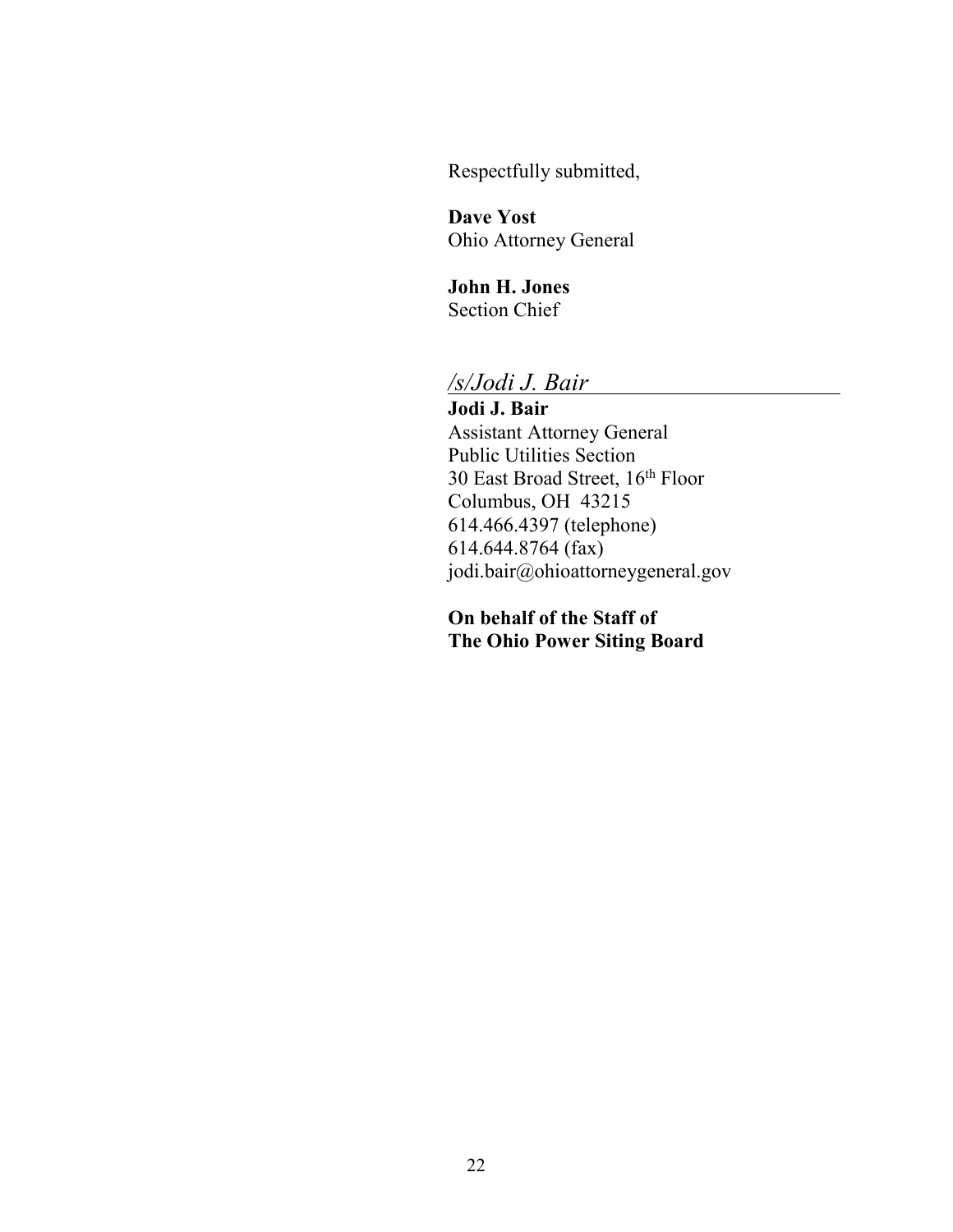## **CERTIFICATE OF SERVICE**

<span id="page-24-0"></span>I hereby certify that a true copy of the foregoing **Reply Brief**, submitted on behalf

of the Staff of the Ohio Power Siting Board, was served via electronic mail upon the

following parties of record, this 1st day of November 2019.

/s/ *Jodi J. Bair*

**Jodi J. Bair** Assistant Attorney General

#### **Parties of Record:**

**Michael J. Settineri** (0073369) **MacDonald W. Taylor** (0086959)

Vorys, Sater, Seymour And Pease LLP 52 East Gay Street P.O. Box 1008 Columbus, Ohio 43216-1008 [mjsettineri@vorys.com](mailto:mjsettineri@vorys.com) [mwtaylor@vorys.com](mailto:mwtaylor@vorys.com)

*Attorneys for Angelina Solar I, LLC*

**Martin P. Votel** (0067717) Preble County Prosecuting Attorney **Kathryn M. West** (0073813) Assistant Prosecuting Attorney Preble County Prosecutor's Office 101 E. Main St. Eaton, OH 45302 mvotel@prebco.org [kwest@prebco.org](mailto:kwest@prebco.org)

**Chad A. Endsley** (0080648) Chief Legal Counsel **Leah F. Curtis** (0086257) **Amy M. Milam** (0082375) Ohio Farm Bureau Federation 280 North High Street P.O. Box 182383 Columbus, OH 43218-2383 [cendsley@ofbf.org](mailto:cendsley@ofbf.org) [lcurtis@ofbf.org](mailto:lcurtis@ofbf.org) [amilam@ofbf.org](mailto:amilam@ofbf.org)

*Attorneys for Ohio Farm Bureau Federation*

**Dylan F. Borchers** (0090690) Bricker & Eckler LLP 100 South Third Street Columbus, OH 43215-4291 [dborchers@bricker.com](mailto:dborchers@bricker.com)

*Attorney for Preble County Commissioner*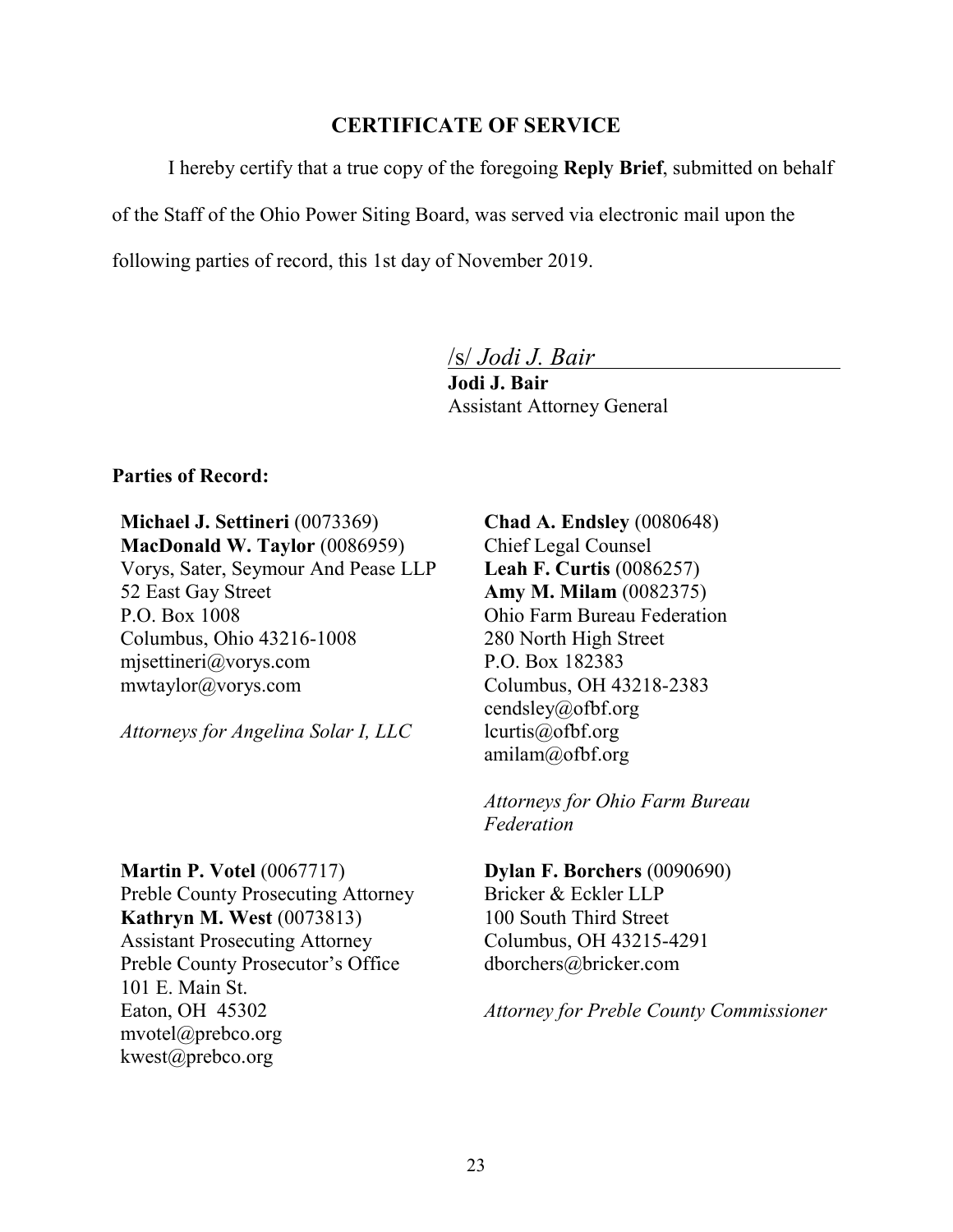*Attorneys for Preble County Engineer; Boards of Trustees of Washington and Gasper Townships, Preble County, Ohio; Preble Soil & Water Conservation District; Preble County Planning Commission*

**W. Joseph Scholler** (0072764) **Thaddeus M. Boggs** (0089231) Frost Brown Todd LLC 9277 Centre Pointe Dr., Suite 300 West Chester, Ohio 45069-4866 [jscholler@fbtlaw.com](mailto:jscholler@fbtlaw.com) [tboggs@fbtlaw.com](mailto:tboggs@fbtlaw.com)

*Attorneys for Eaton Community School District and Preble Shawnee Local School District*

**Jack A. Van Kley** (0016961) **Christopher A. Walker** (0040696) Van Kley & Walker, LLC 132 Northwoods Blvd., Suite C-1 Columbus, Ohio 43235 jvankley@vankleywalker.com cwalker@vankleywalker.com

*Attorneys for The Concerned Citizens of Preble County, LLC, and individual citizens Robert Black, Marja Brandly, Campbell Brandly Farms, LLC, Michael Irwin, Kevin and Tina Jackson, Vonderhaar Family Arc, LLC, and Vonderhaar Farms, Inc.*